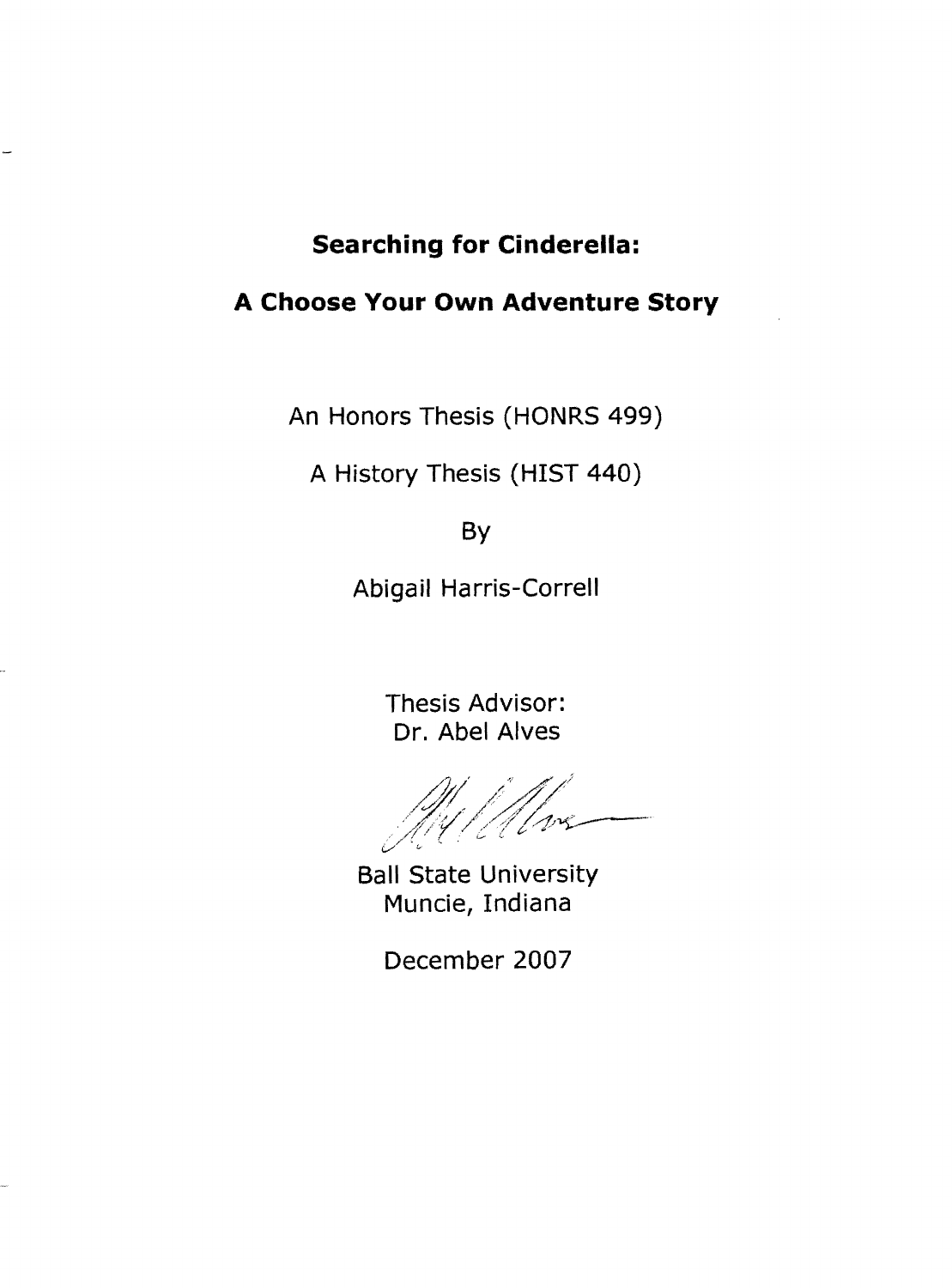

### Abstract

Searching Cinderella is a Choose Your Own Adventure Book. Readers are immersed in an interactive adventure, trying to find Cinderella. Along the way, the readers examine the lives of the Grimm Brothers, as well as interpret differing versions of Cinderella.

You are given the assignment to paint something unusual. You travel to the library. While there, you meet a knowledgeable librarian who teaches you about fairy tales. You decide if you want to hear more about fairy tales. You also decide if you want to learn about the Grimm brothers, who wrote the first book of fairy tales. Finally, you start reading Cinderella stories, and decide on the actions you want Cinderella to take during her journey.

### **Acknowledgements**

-1 would like to thank Dr. Abel Alves for advising me through this project. His knowledge of fairy tales, as well as his exuberant interests in this project, aided me in writing this story.

-1 would like to thank Misha McHenry for her immense help in researching for this project.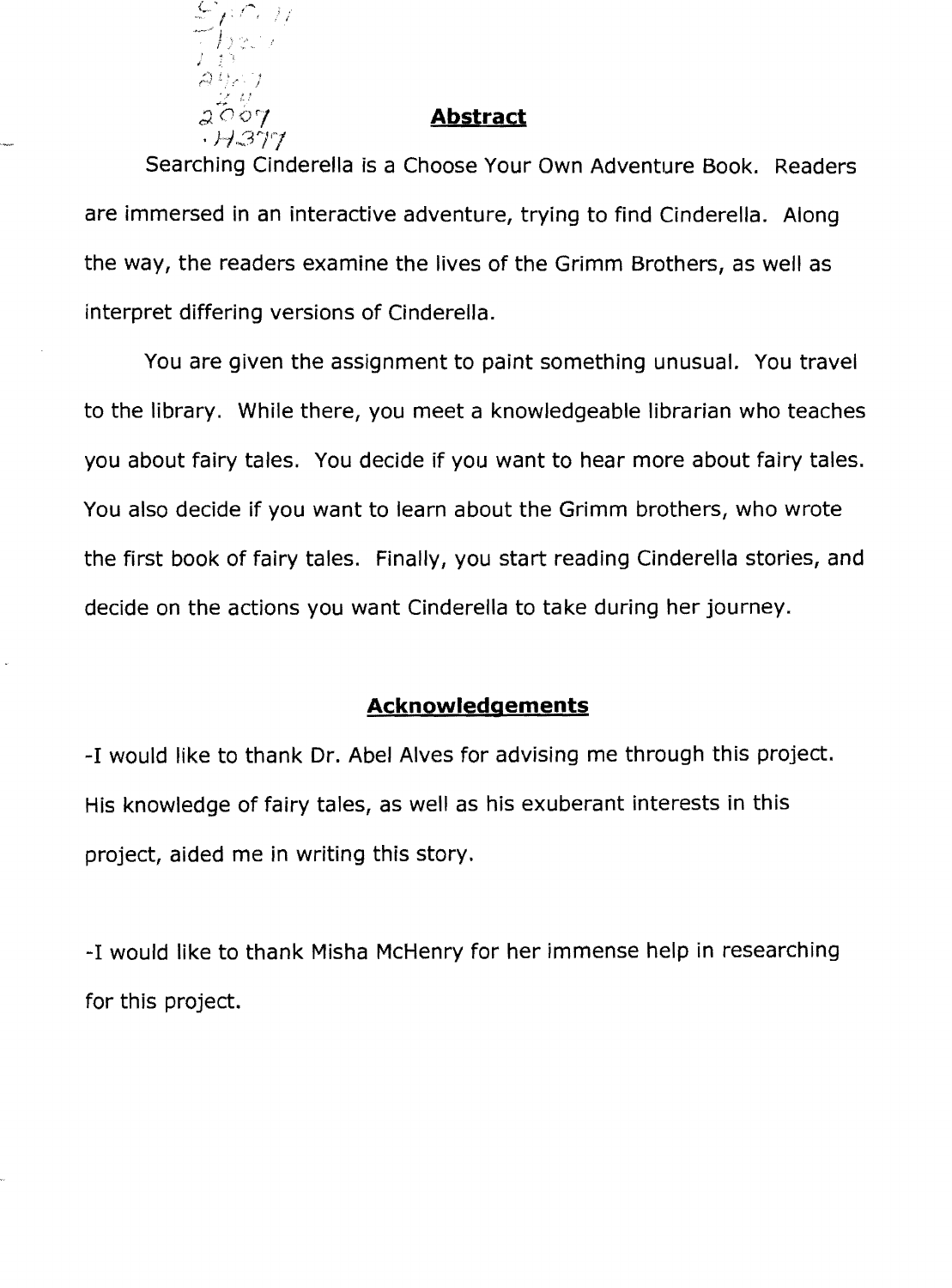You are a painter. You decide to take painting classes, in order to learn new skills. Your teacher tells you that you have great skill, but need to learn to paint more objects. She tells you to paint something unusual. You have always enjoyed reading, so you decide to paint something at the library.

When you get to the library, you ask the librarian what would be a good thing to paint. The librarian thinks it is strange that you want to paint a picture of a book, instead of read it. However, she decides to help you, and sends you to the children's section. She tells you that children's books have the best pictures, unlike adult books which often do not have any pictures. You decide to look in a book of fairy tales.

Turn to Page 2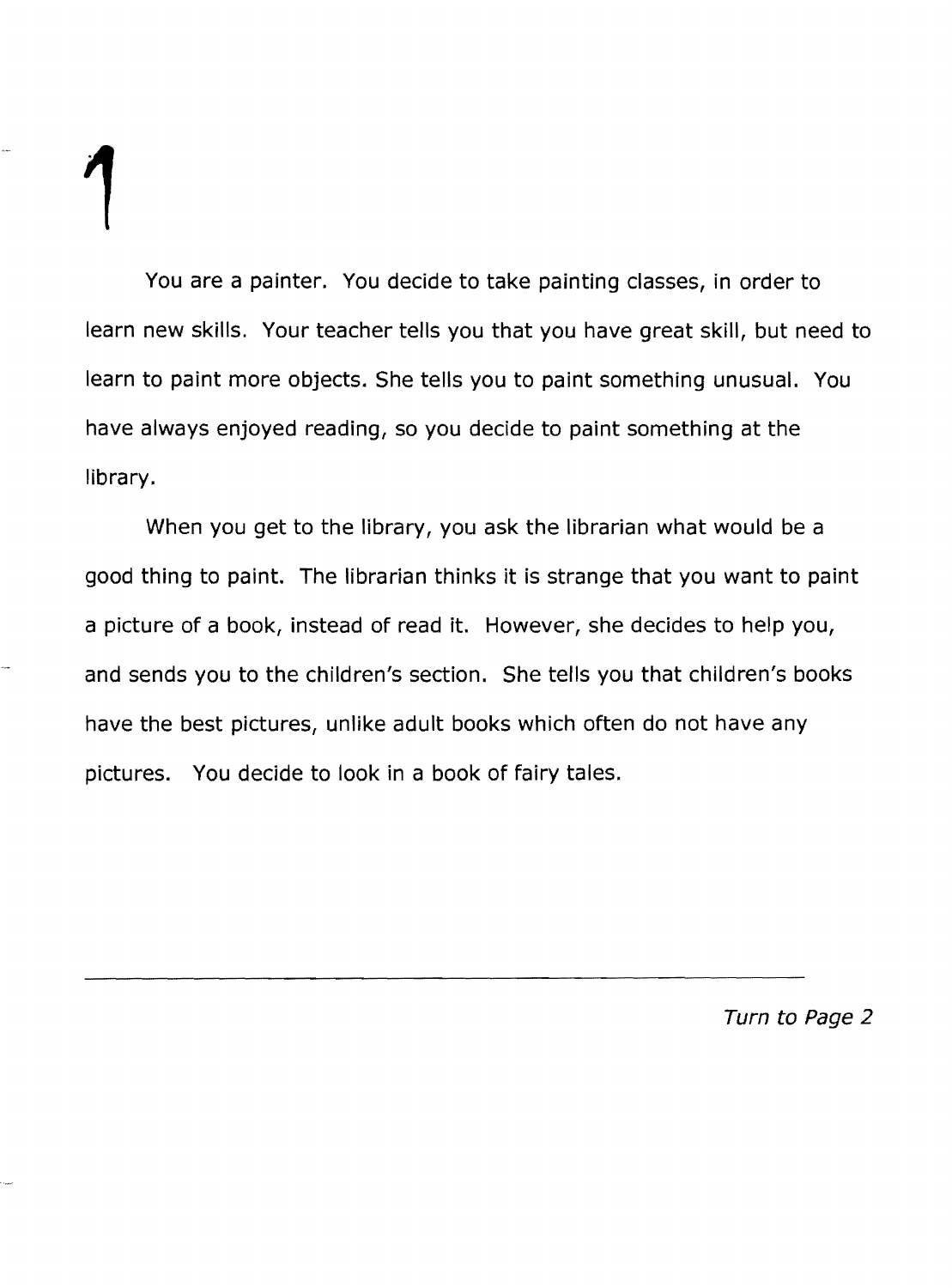The librarian takes you to the children's section. She shows you the fairy tales section.

"Did you know that books for children weren't popular until the end of the 1800s? Before that time, children were seen as miniature adults.<sup>1</sup> the librarian asks you.

"No," you say. "Does that mean that parents did not read their children bedtime stories, or encourage them to use their imagination?"

"Well, it used to be that childhood wasn't separate from adulthood. That means that kids should act exactly like adults. In fact, up to the  $17<sup>th</sup>$ century, there was no standardized education for kids. Parents chose what to teach, or not teach, their children. $<sup>2</sup>$  A mother's job was to teach her</sup> daughters the way of the home, such as cooking or cleaning.<sup>3</sup> Girls only needed to know enough to read letters, and do simple math.

> If you want to hear more about fairy tales turn to page 4. If you want to get started on your painting, turn to page 15

 $<sup>1</sup>$  The Classic Fairy Tales, pg. 317</sup>

 $2$  The Classic Fairy Tales, pg. 318

<sup>&</sup>lt;sup>3</sup> Centuries of Childhood, pg. 215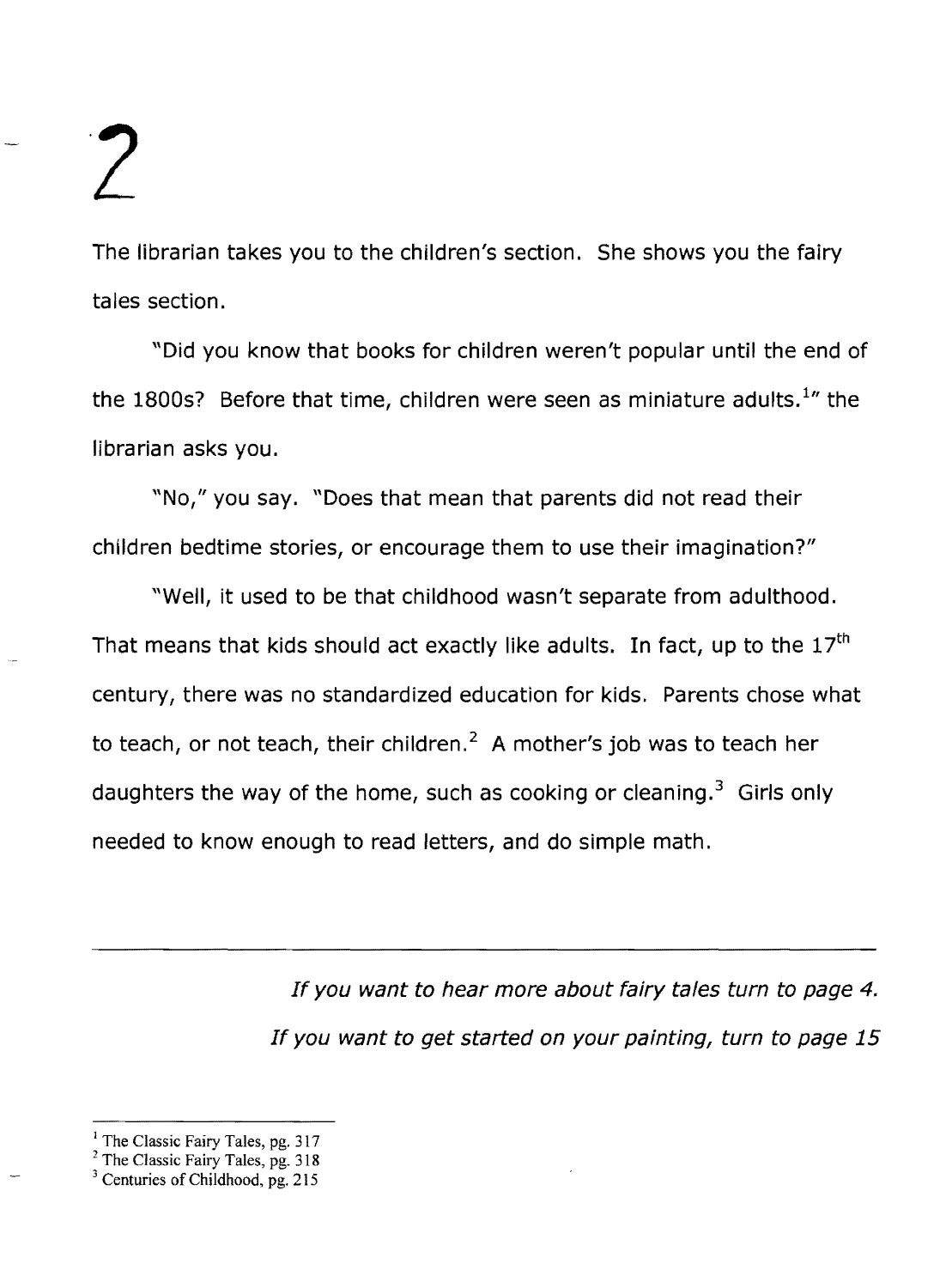"Why were fairy tales written? You said that kids were supposed to be like adults, so why write them? Who would read them?" you ask.

\\To answer the question of who read them, the answer is somewhat confusing. The original fairy tales were told orally. The upper class people thought that they were rude, so only the lower class and then later, children, were allowed to listen to them.<sup>4</sup>

"Now, on to the other question: why were fairy tales written? Children would listen to the tales, and learn moral lessons, such as the difference between right and wrong.<sup>5</sup> Parents would use the stories as a tool, as well as a way to scare children into behaving. The story of Cinderella is a good example of a story that scares children into behaving."

> If you want to hear more about fairy tales, turn to page 4 If you want to hear the story of Cinderella, turn to page 17

<sup>&</sup>lt;sup>4</sup> The Classic Fairy Tales, pg. 322

<sup>&</sup>lt;sup>5</sup> The Classic Fairy Tales, pg. 329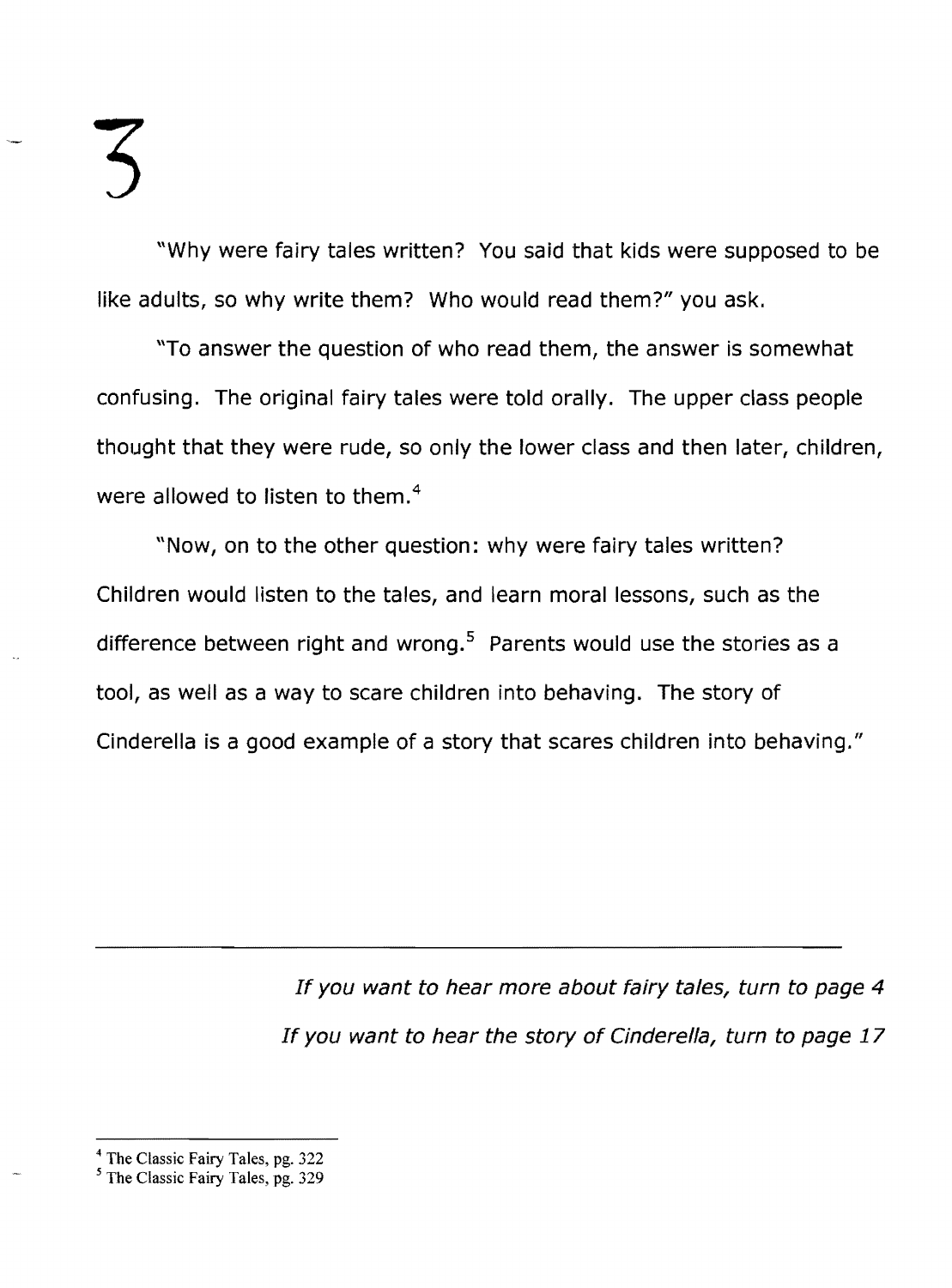"Wow!" you say, "I never thought about fairy tales being scary. 1 thought they always had happy endings."

"Happy endings are a relatively modern concept. A man named Bruno Betelheim said that fairy tales are designed to address problems. He also said that fairy tales are written to help guide the reader through the problems, to the correct ending.<sup>6</sup>" says the librarian. "Have you ever learned a lesson through a fairy tale?"

"I know that in *Cinderella*, Cinderella is the good girl, and gets the guy in the end. Even though she's treated badly, she still does her work and does not complain," you say. "So, that's kind of like the moral lessons fairy tales are supposed to teach? If you do your job, and don't complain, you'll get all that you want?"

> If you want to hear more about fairy tales, turn to page 5 If you want to hear about Cinderella, turn to page 17

<sup>6</sup> Yours, Mine, or Ours pg. 359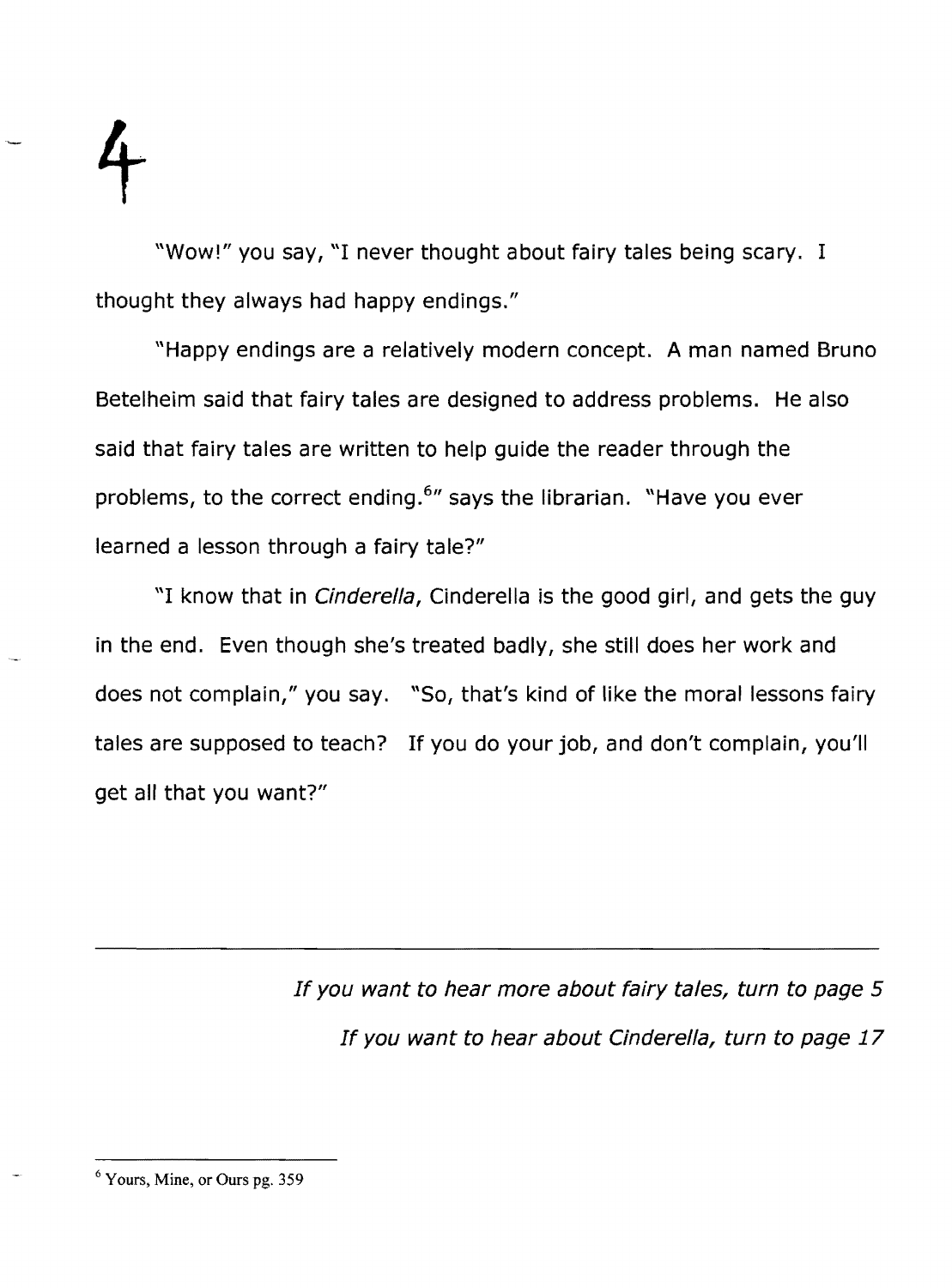"That's correct. You might find this interesting: Vladimir Propp wrote The Morphology of the Folk Tale in 1968<sup>7</sup>. In it, he outlined the characteristics that almost all fairy tales have. The characteristics are these:

1. The character is in someway disobedient. For example, in Cinderella, Cinderella goes against the demands of her step-mother, and attends the ball.

2. The main character must leave in a manner somehow related to the way she or he broke the rules. For example, Cinderella's fairy godmother told her that she had to leave before midnight, so her family wouldn't catch her gone. She left late, and as a result, her coach turned into a pumpkin and she got in trouble.

3. The main character will meet the villain, a magical individual who gives the hero a gift, three creatures he or she helps, or three creatures who offer magical gifts to the hero. Cinderella has her fairy godmother.

Continue to page 6.

<sup>7</sup> When Dreams Came True, pg. 3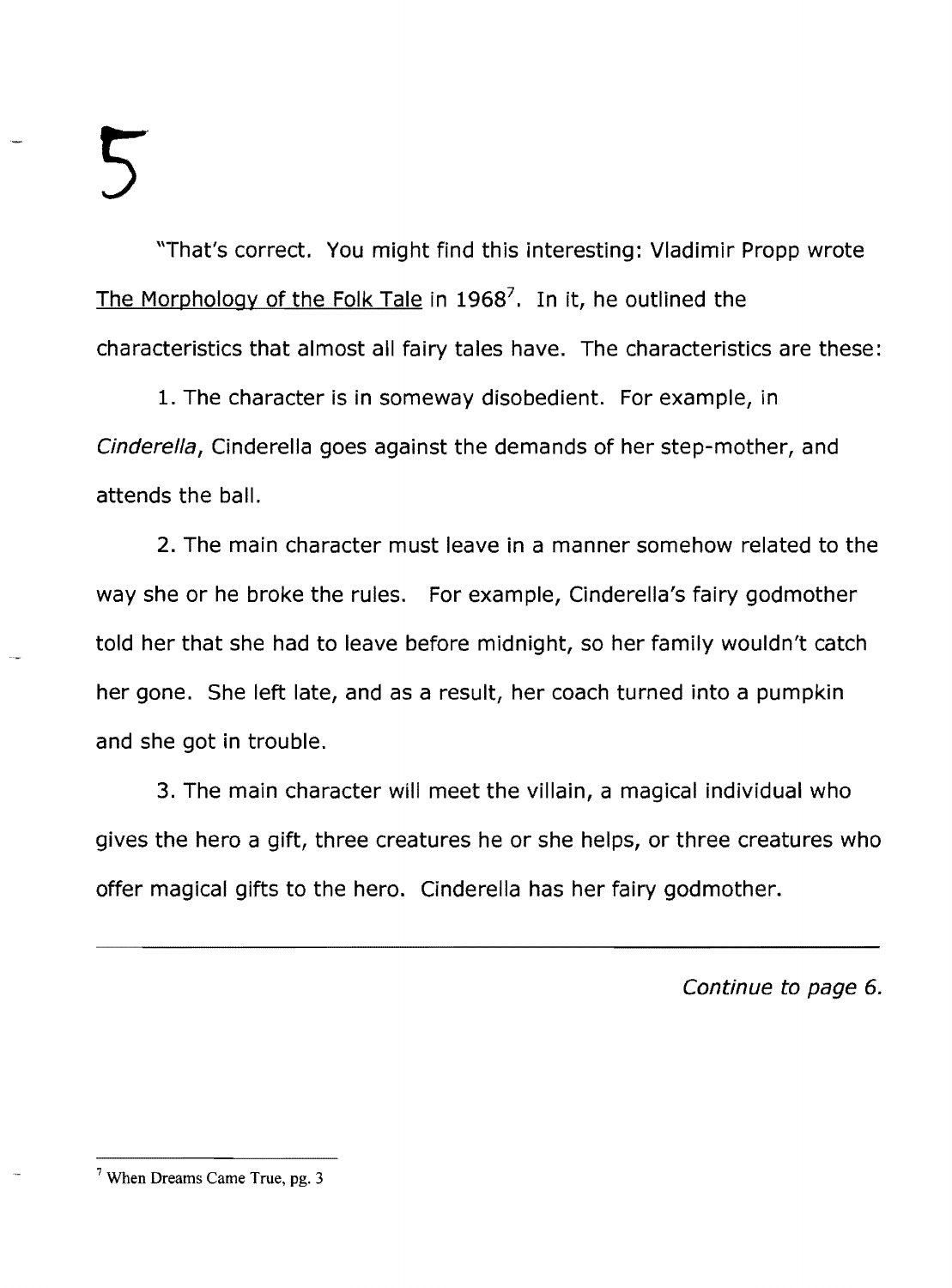"Continuing with the list," said the librarian, "we have number four." 4. The hero is tested, and must battle the villain. This can be seen in Cinderella, when she must deal with her evil step-mother and step-sisters.

5. An event has to occur that changes the luck of the hero. An example, also in Cinderella, is when she meets the prince at the ball.

6. The hero uses the gifts received by a magical being or luck to reach a goal. Cinderella's fairy godmother gives her a beautiful gown and glass slippers in order to attend the ball and meet the prince.

7. The villain is punished. In Cinderella, the step-mother and stepsisters are punished for treating Cinderella badly.

8. The hero's victory results in marriage, money, wisdom, or a combination of all of these. In Cinderella, she marries a prince, who has lots of money.

If you want to read more about fairy tales, turn to page 7. If you want to read how these themes are seen today, turn to page 12 If you want to read more about Cinderella, turn to page 17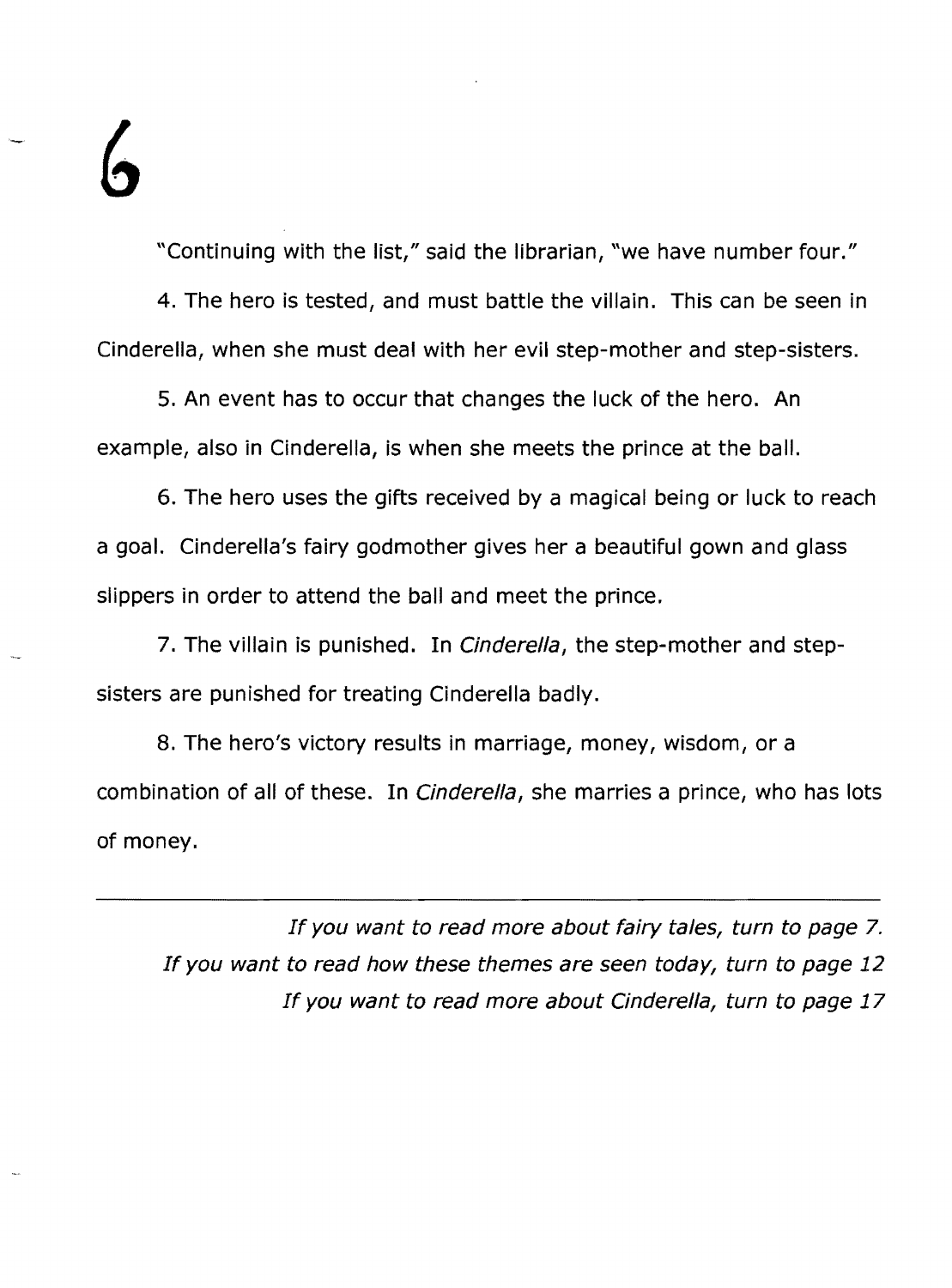"Wow!" you said. "I didn't realize that all fairy tales that those things in common. Do they have anything else in common?"

"They do," said the librarian. "They all have wonder. Wonder is what separates fairy tales from other stories. 8"

"Wonder ... do you mean the way fairy tales are fake, but still lots of little kids still believe in them?" you ask.

"Exactly," said the librarian. "Have you ever heard of the Grimm brothers? They made a living writing about wonder."

"The Grimm brothers? Ummm ... I'm pretty sure that they're brothers, which means that they're boys ... and umm ... their last name is Grimm?" you say.

"Well, you're right about those things, but they are much more than that," says the librarian. "The Grimm brothers published a book in 1812 in Germany called Kinder-und Hausmarchen*<sup>9</sup> ."* 

Turn to page 8

7

<sup>&</sup>lt;sup>9</sup> A Companion to the Fairy Tale pg. 71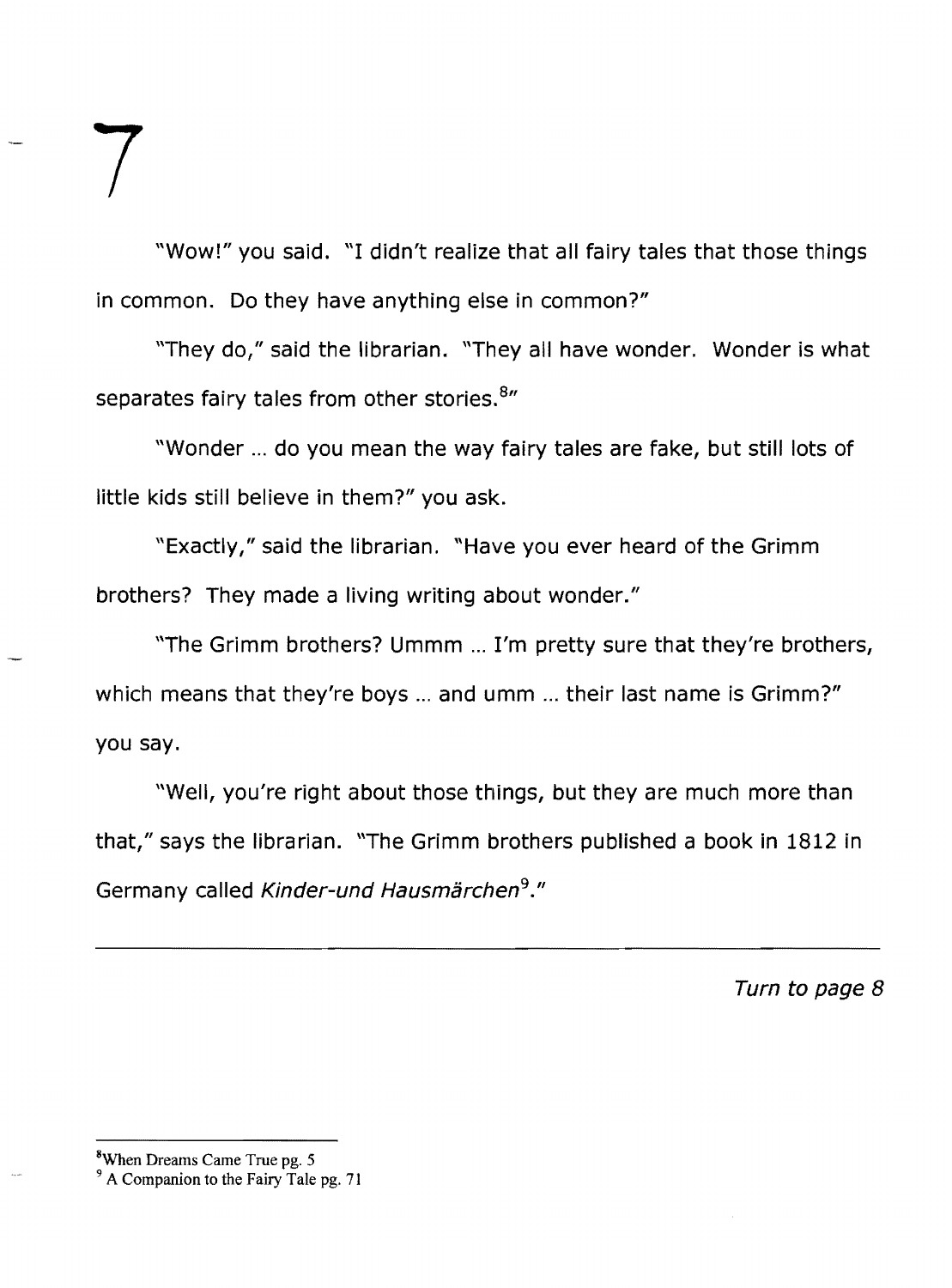"Kinder whatsit?" you ask. "You aren't even speaking English! I thought I lived in America, where we speak in real words."

"Kinder-und Hausmärchen are real words. They are German, and mean Children's and Household Tales. The Grimm brothers collected traditional tales for children, and put them into a book called Children's and Household Tales, or Kinder-und Hausmärchen," says the librarian.

"What are 'traditional tales for children'? Are you talking about wonder stories again?" you ask.

"Yes!" replies the librarian. "Wonder tales are tales for children. An example of a traditional tale would be Cinderella, although in Germany it was called Ash Girl.<sup>10</sup> The Grimm brothers put that story in their book along with many others."

"But who were the Grimm brothers? How did they get all their stories?" you ask.

> To read more about the Grimm brothers, turn to page 9. To read about Cinderella, turn to page 17

<sup>10</sup> Little Red Riding Hood Uncloaked pg. 46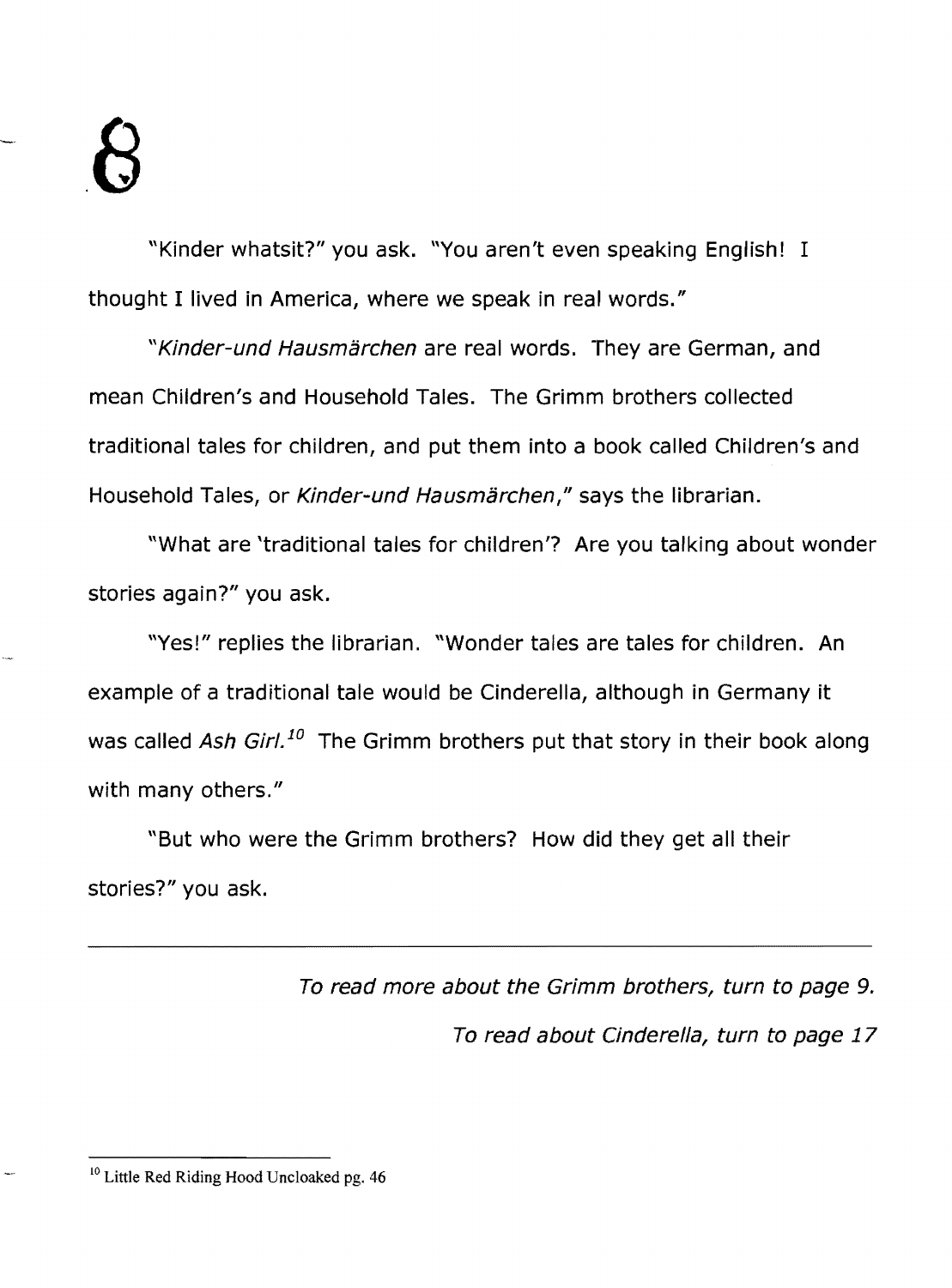$\mathcal{L}$ 

"The names of the Grimm brothers were Jacob and Wilhelm. They wanted write a book about traditional tales for children. Children's tales were looked down upon by intellectuals in Germany<sup>11</sup>," said the librarian.

"Looked down upon?!" you say. "What's wrong with children's stories? I grew up hearing children's stories. The Grimm brothers were right in writing their book!"

"The Grimm brothers wanted to write down all the stories they had heard during their childhood. Most children's tales were told orally. Because of this, the stories were rapidly disappearing.<sup>12</sup> People were forgetting the stories they had been told as children."

"Did the Grimm brothers hear all these stories from their parents? I know that I heard lots of stories when I was little, but they were all read out of books. I think it would be really hard to remember all the stories I've heard since I was a baby," you say.

> To read about fairy tales, turn to page 5 To continue reading about the Grimm brothers, turn to page 10

 $<sup>11</sup>$  A Companion to the Fairy Tale pg. 71</sup>

<sup>&</sup>lt;sup>12</sup> A Companion to the Fairy Tale pg. 72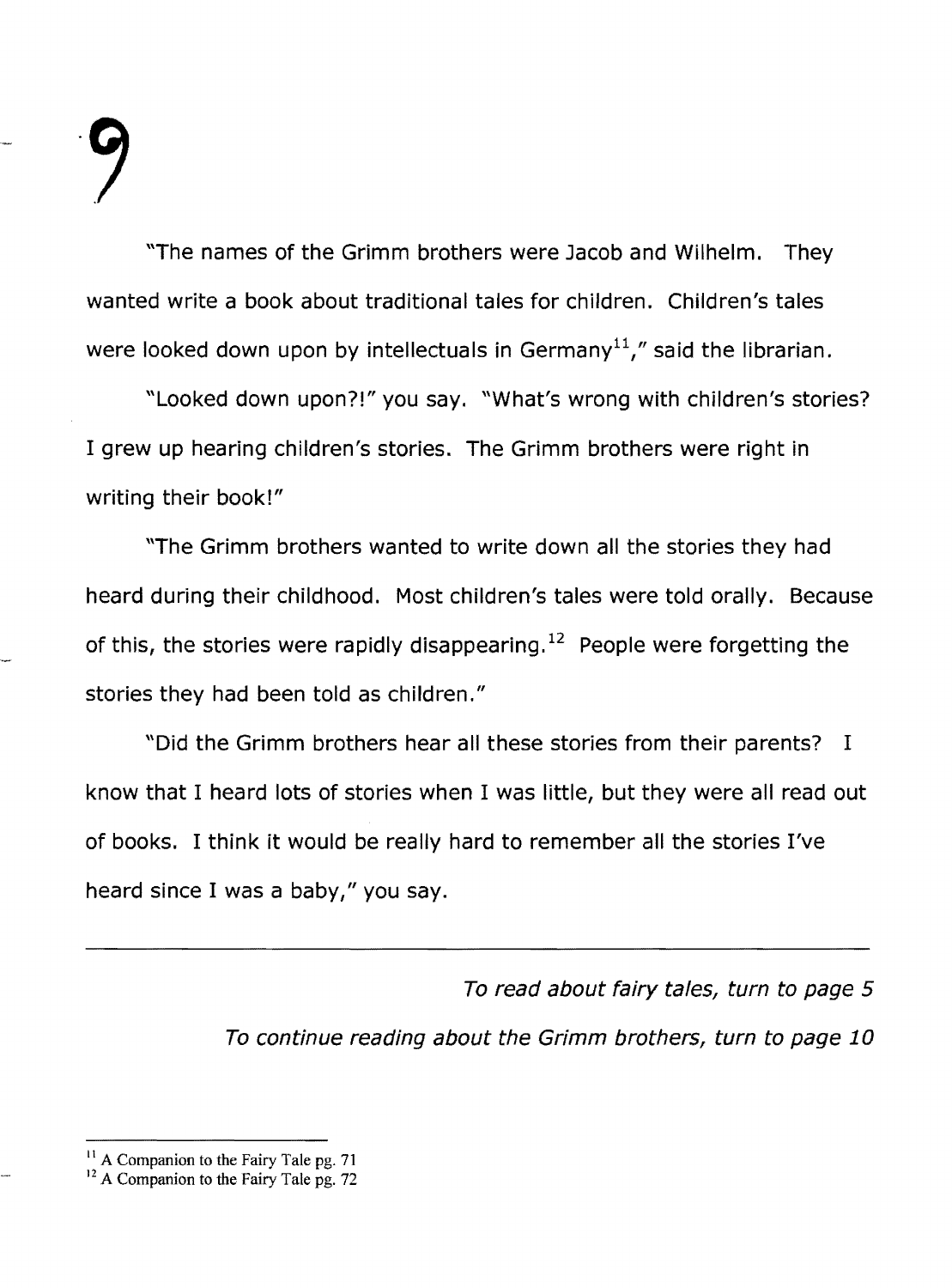"The Grimm brothers did hear stories as children. They also got many stories from other people in Cassel, their hometown. The best source of information came from *die alte Marie<sup>13</sup>*," says the librarian.

"Wait, wait, wait. You're not speaking English again! You said die something and then Marie. I know Marie is a person's name," you say.

"You're correct," says the librarian. "Die alte Marie means the dear Marie. Marie was the next door neighbor's nanny. She told them the story of Cinderella, along with many other stories<sup>14</sup>. She knew lots of stories because it was her job to raise the neighbor's six daughters."

"Why did the Grimm brothers focus on fairy tales, and not other stories? You said that children's tales weren't very important to adults, so weren't they risking a lot by trying to write a book about them?" you ask.

To read more about the Grimm brothers, turn to page 11

To read about Cinderella, turn to page 17

To start your painting, turn to page 15

 $^{13}$  The Brothers Grimm pg. 48

<sup>&</sup>lt;sup>14</sup> The Brothers Grimm pg. 48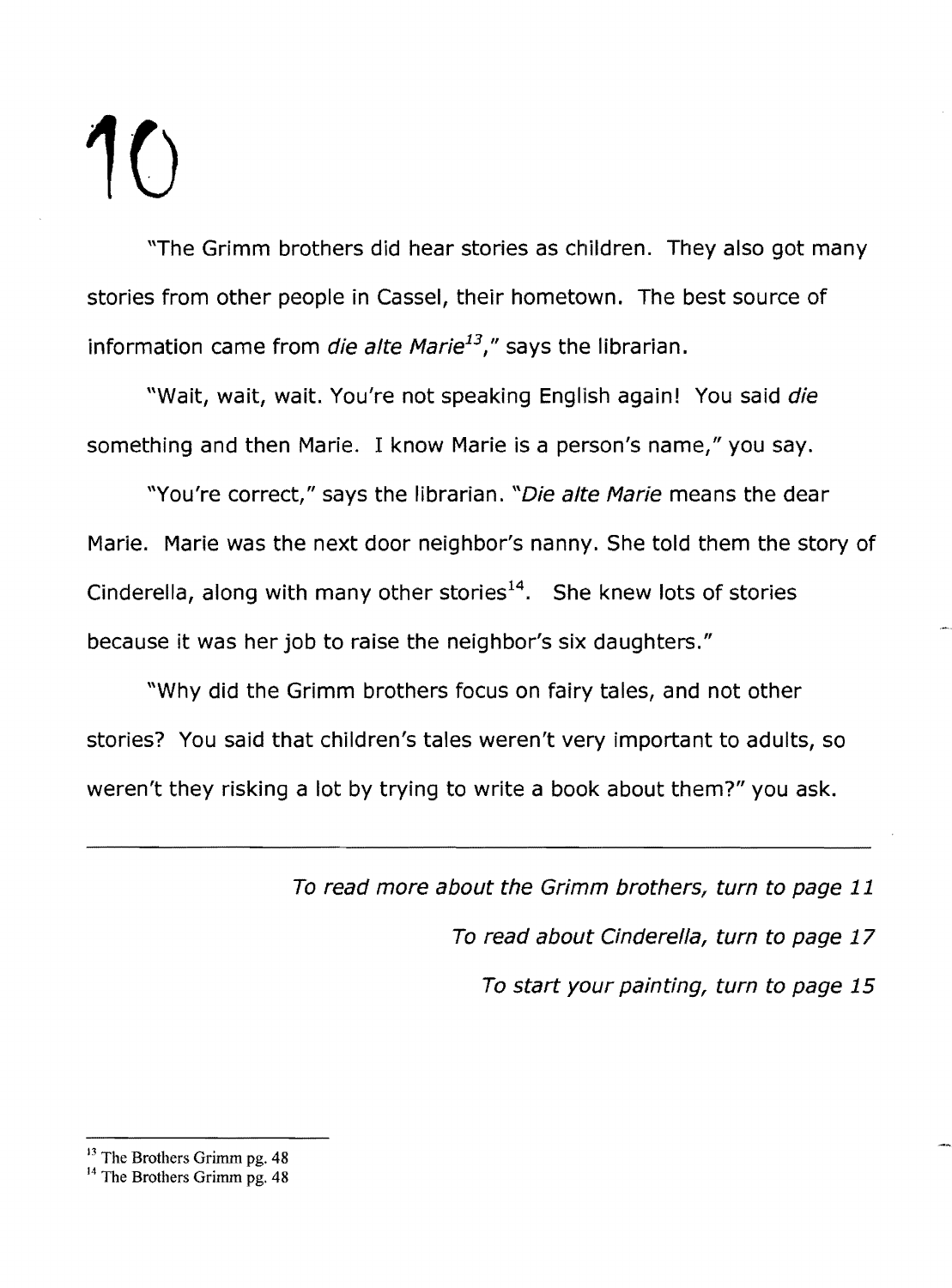"The Grimm brothers liked children's stories because they were straightforward<sup>15</sup>. The stories always had a hero and a villain, or a good guy and a bad guy. The stories had a lesson in them, such as listen to your elders, do your job, or don't talk to strangers," said the librarian.

"But why are those stories so popular? You said that they published their book in the 1800s, but 1 heard many of those stories as a child," you ask.

"The stories are popular because of they way they are told," replies the librarian. The Grimm brothers wrote their stories 'from a child's point of view.  $16$  Because they are written like a child, children understand and enjoy the stories."

"I don't understand what a child's point of view is," you ask.

To continue reading about the Grimm brothers, turn to page 12. To read about fairy tales, turn to page 6.

<sup>&</sup>lt;sup>15</sup> The Classic Fairy Tales pg. 327

<sup>&</sup>lt;sup>16</sup> The Classic Fairy Tales pg. 327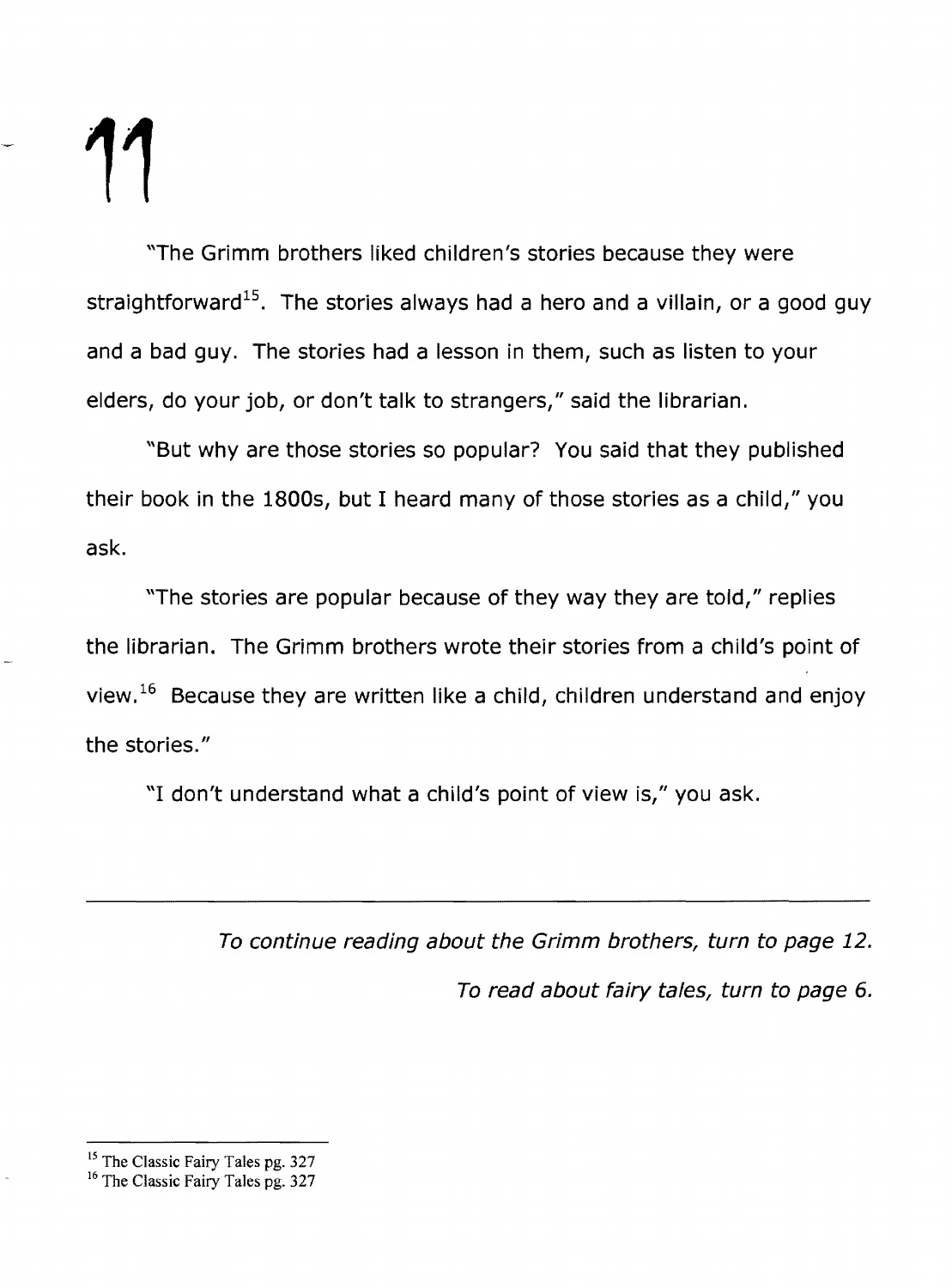"Did you know that those themes are seen in modern day stories?" asked the librarian. "For example, do you play video games?"

"Of course 1 do!" you reply. "I love playing Halo!"

"Well in Halo 2, we see all the characteristics found in a fairy tale."

1. The character is in someway disobedient: The Arbiter is a fallen general who failed to protect Halo 1.

2. The main character must leave in a manner somehow related to the way she or he broke the rules: The Arbiter is stripped of his rank and sentenced to execution.

3. The main character will meet the villain, a magical individual who gives the hero a gift, three creatures he or she helps, or three creatures who offer magical gifts to the hero: The Arbiter meets three creatures: the Oracle (343 Guilty Spark), the Gravemind, and Sergeant Johnson.

> To read more about Halo, turn to page 13 To work on your painting, turn to page 15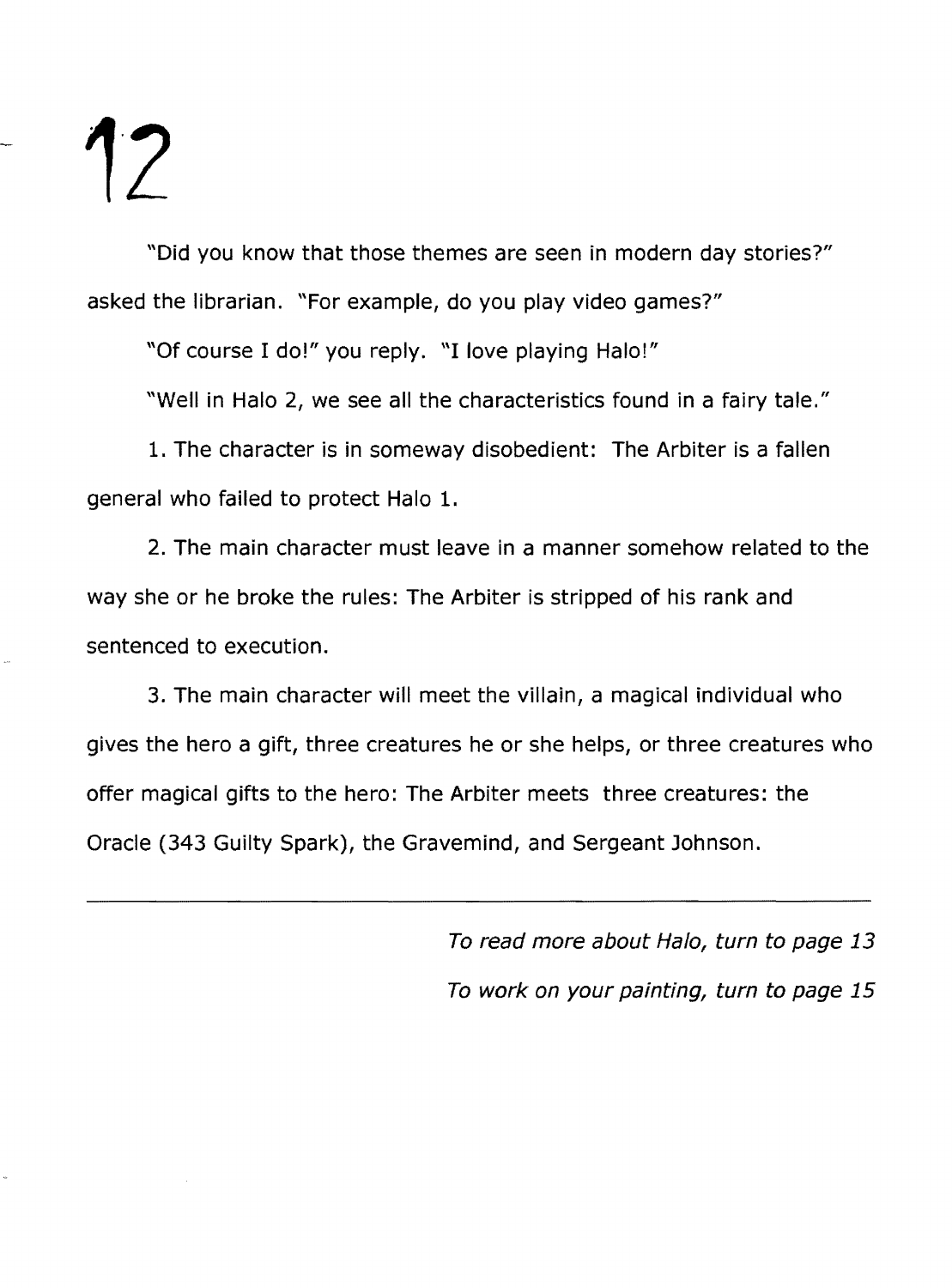4. The hero is tested, and must battle the villain: The Arbiter meets the villains, the Brutes, lead by Tartarus. During the final fight between the Arbiter and Tartarus, Tartarus is mortally wounded by the Arbiter in a large, epic battle.

5. An event has to occur that changes the luck of the hero: The change of luck for the Arbiter takes place when Tartarus is about to activate a major weapon. The Arbiter must somehow enter a locked building with no accessible entrance. Sergeant Johnson comes to his aid with a scarab (a heavily armored vehicle).

6. The hero uses the gifts received by a magical being or luck to reach a goal: The Arbiter uses the scarab to break through the doors so he can get into the building and stop the weapon.

> To finish reading about Halo, turn to page 14 To work on your painting, turn to page 15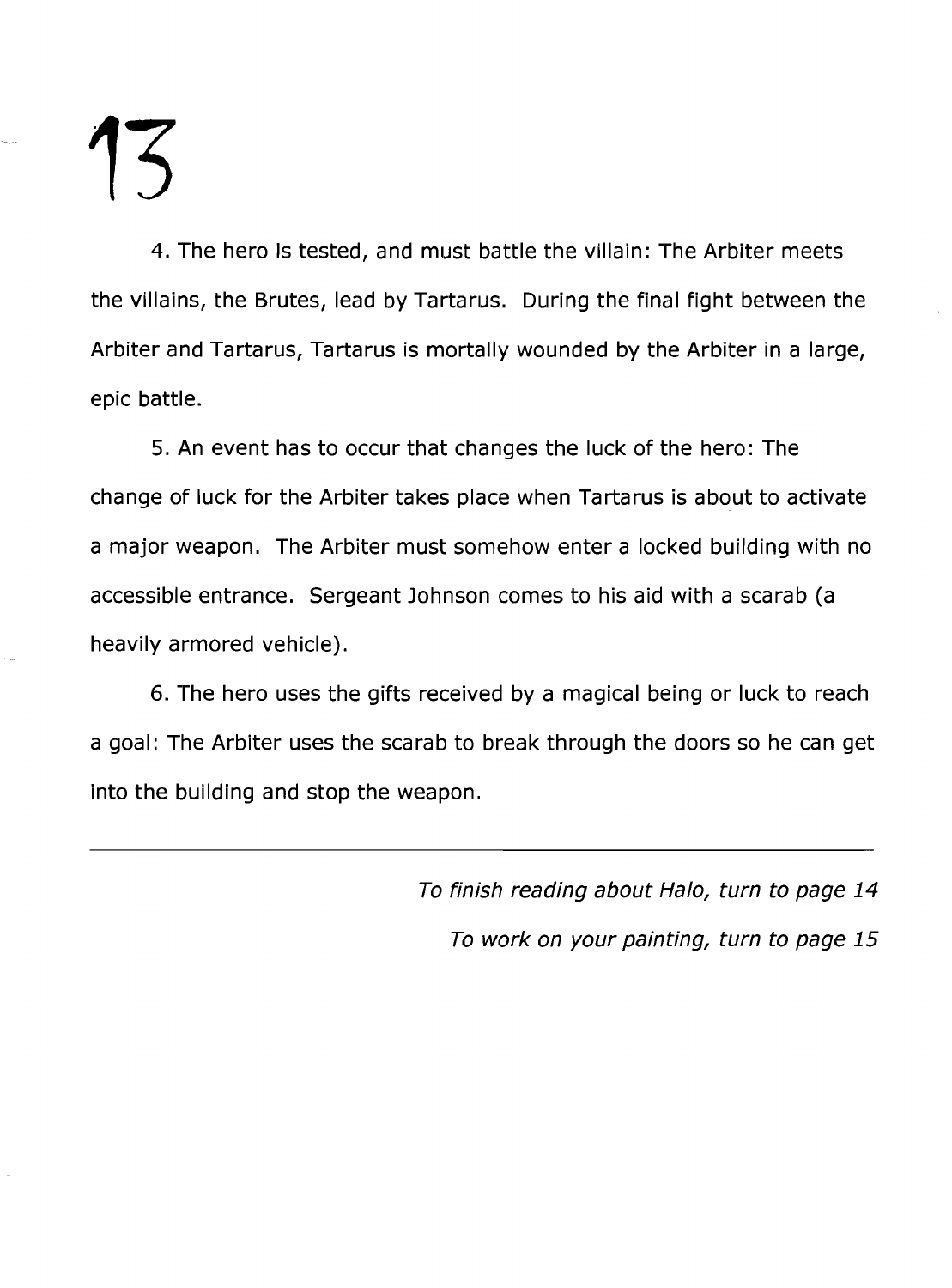**1t** 

7. The villain is punished: Tartarus is killed by the Arbiter during the final battle.

8. The hero's victory results in marriage, money, wisdom, or a combination of all of these: In the end, the Arbiter gains wisdom about his life, and becomes a freedom fighter for his people.

"Wow, I didn't realize that all that could be found in a video game," you say. "So even though it's from modern day, Halo 2 has the same story line as a fairy tale?"

"You are correct," says the librarian. "The eight themes of fairy tales can be found in all different sorts of stories, not just fairy tales! Now, let me show you how fairy tales can help you with your painting."

> To work on your painting, turn to page 15 To leave the library, turn to page 38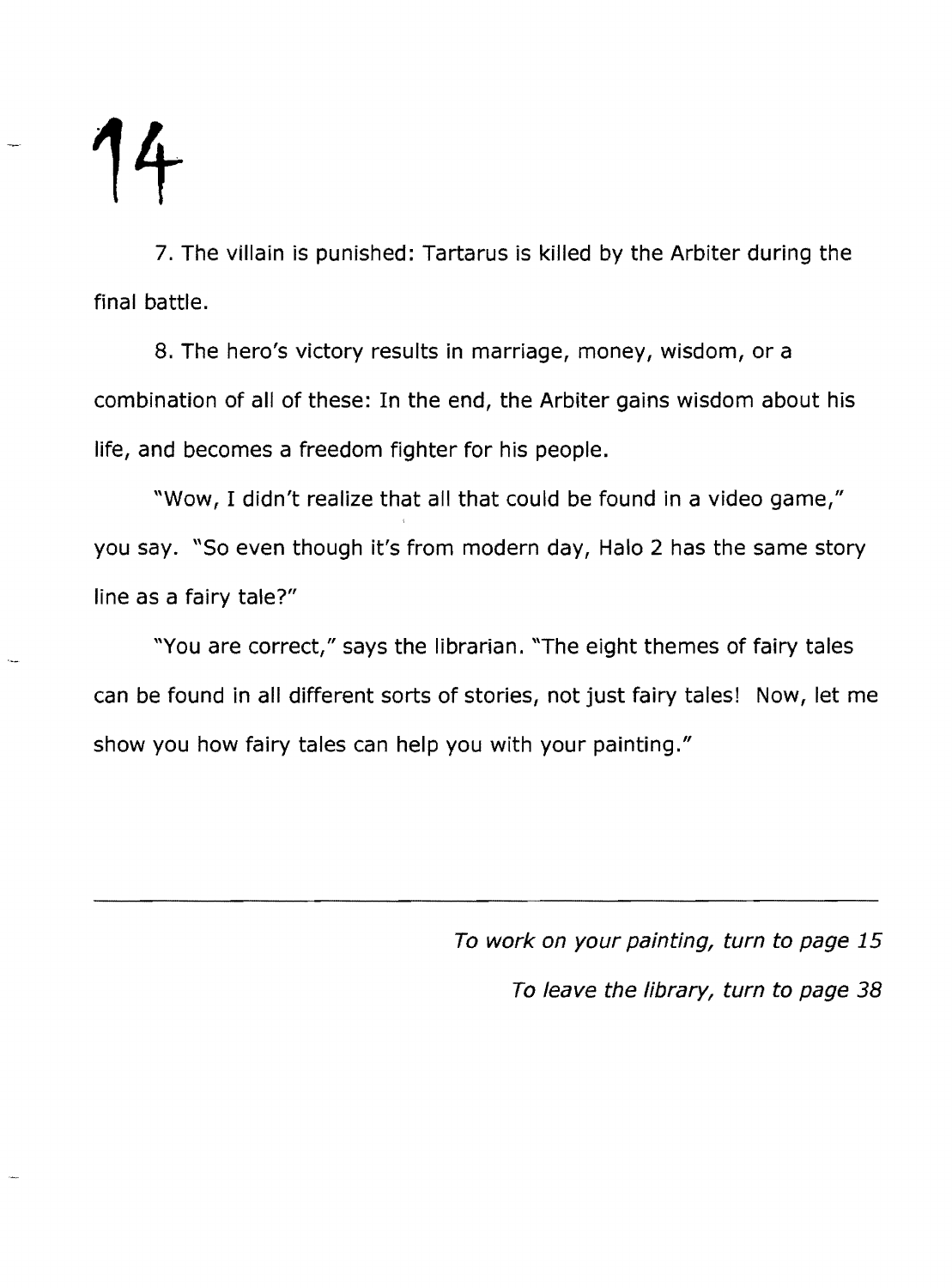"Fairy tales can have very vibrant images," says the librarian. "Listen to this passage: \"Little tree, jiggle yourself and shake yourself; scatter gold and silver over me.' A beautiful gold and silver dress appears and Cinderella goes to the ball. $17''$ 

"So I could paint a picture with a tree ... I'm not sure what else," you say. "I'm not sure that there is an image in those sentences."

"Words can paint pictures," says the librarian. "In those sentences, you are told that there is a tree that jiggles and shakes, so you can imagine a tree moving in the breeze. Next, the tree scatters gold and silver over Cinderella. "

"Wait! Do you mean that the tree started throwing gold pieces and silver pieces at Cinderella? Wouldn't that hurt a lot?" you ask.

"No, no, no," says the librarian. "That's not what it means!"

To read what the sentences mean, turn to page 16 To read about Cinderella, turn to page 17

<sup>&</sup>lt;sup>17</sup> Cinderella's Gold Slipper pg. 112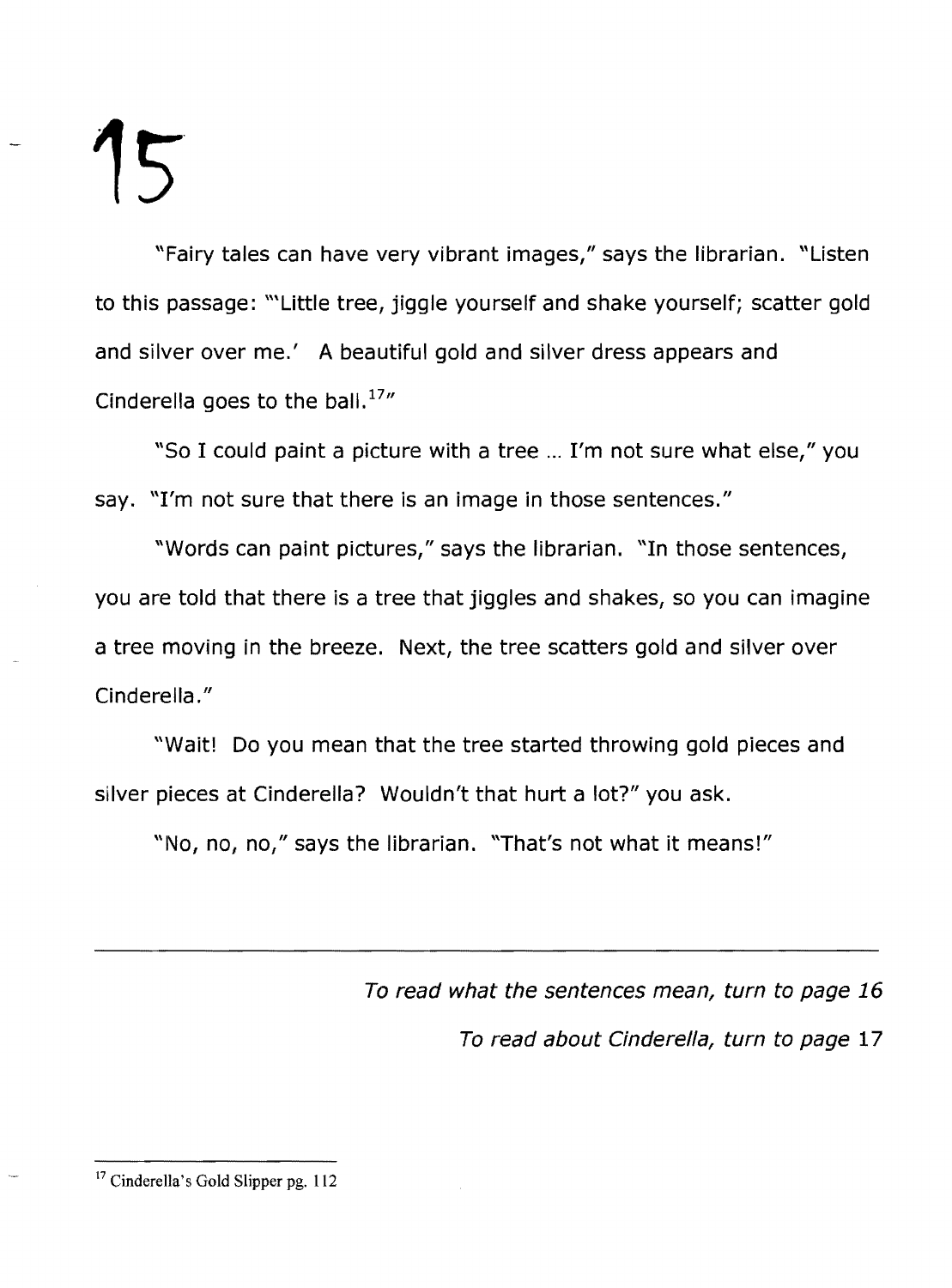"The gold and silver mentioned could have been leaves, or colors. All we know is that gold and silver wash over Cinderella, and she is suddenly, or magically, covered in a beautiful gold and silver dress. That could make an interesting painting," says the librarian.

"You're right, it could be pretty to draw Cinderella under the tree, with the leaves forming a dress," you say. "I'm beginning to see how words can form images. If you use your imagination, you can see it!"

"Using your imagination is a skill that all children have, but some lose it because of modern technology. Kids are dependent on television to entertain them, and are not reading as much. If you look on this shelf, you will see many different versions of Cinderella. Each book has a different ending, which makes reading exciting!"

> To read about Cinderella, turn to page 17 To leave the library, turn to page 38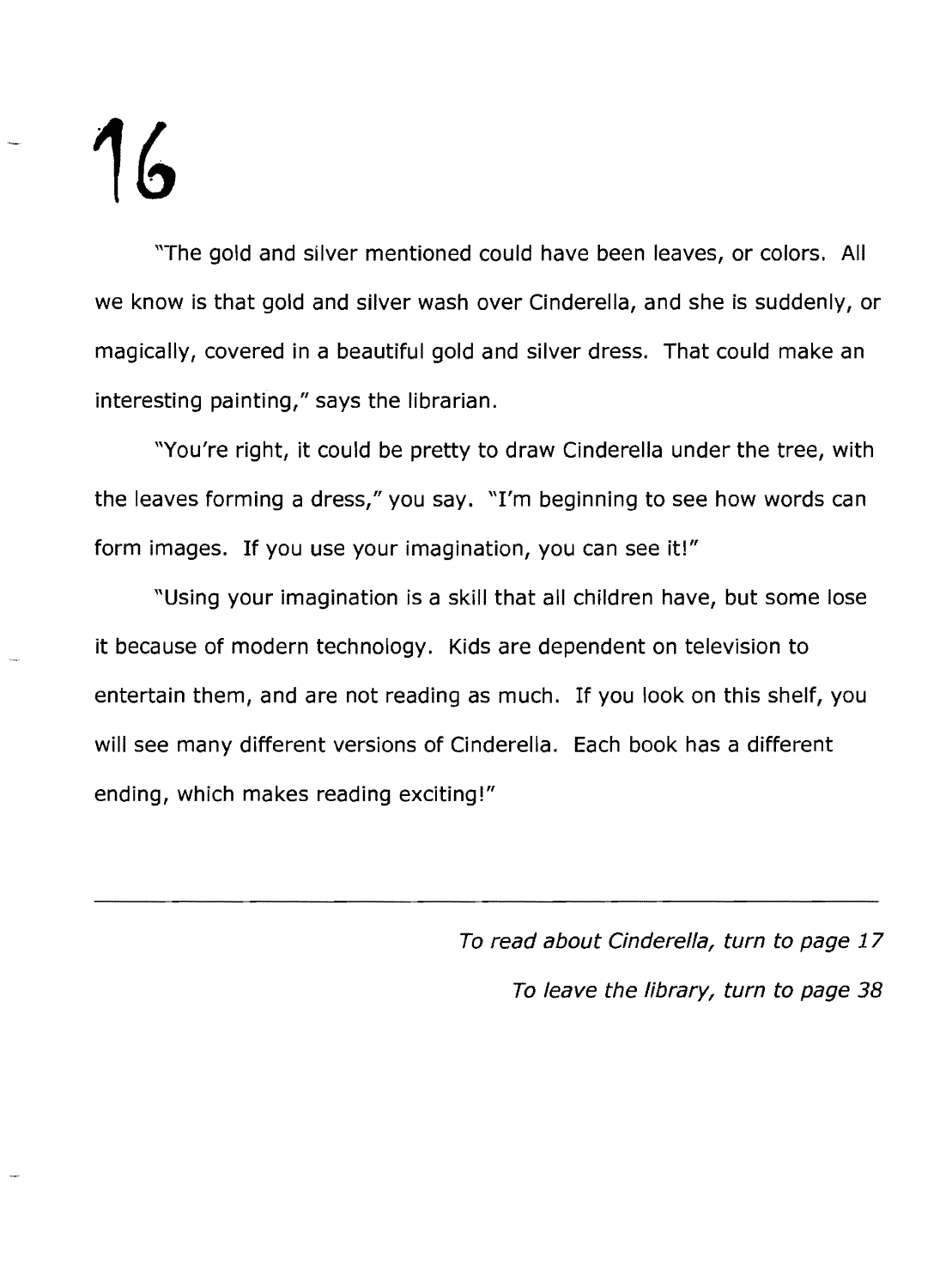"There are many different versions of Cinderella on the library shelf. Do you mind if I sit here and read them?" you ask.

"Go right ahead!" says the librarian. "There are comfortable chairs in the corner, so grab a stack and go read."

You walk over to the shelf, grab several books, and get comfortable in a chair.

"There once was a beautiful young woman. She loved her parents very much<sup>18</sup>. One day, her mother was feeling sick. She told her daughter to go outside and play, instead of sitting inside."

To go outside, turn to page 18

To stay inside with your mother, turn to page 19

<sup>18</sup> Grimm's Fairy Tales pg 196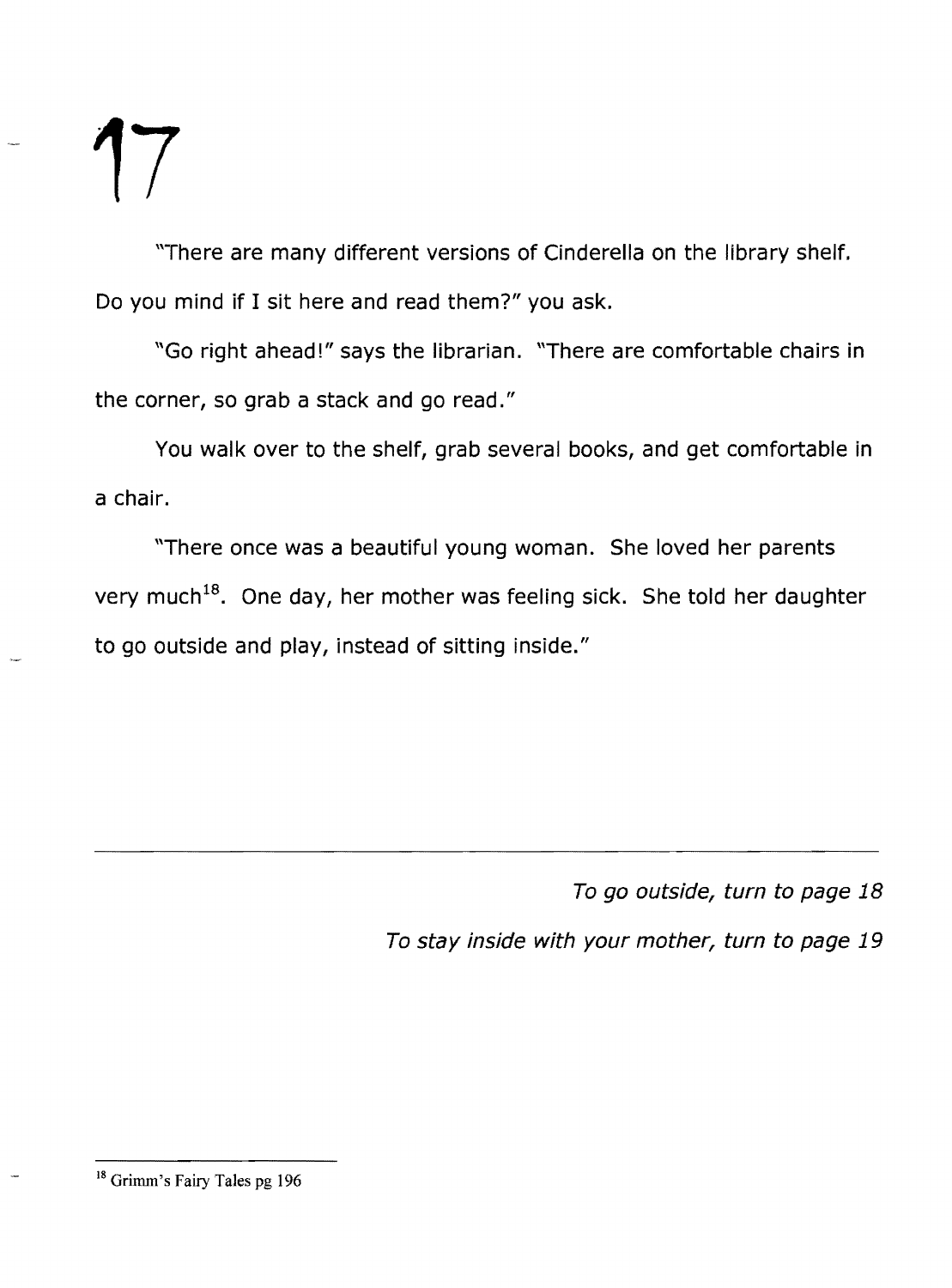"The daughter decides to go outside. While outside, she sees something in fhe woods, so the daughter decides to explore the woods. She discovers a mysterious house in the woods. When she opens the door ...

**A giant monster jumps out and eats her!"**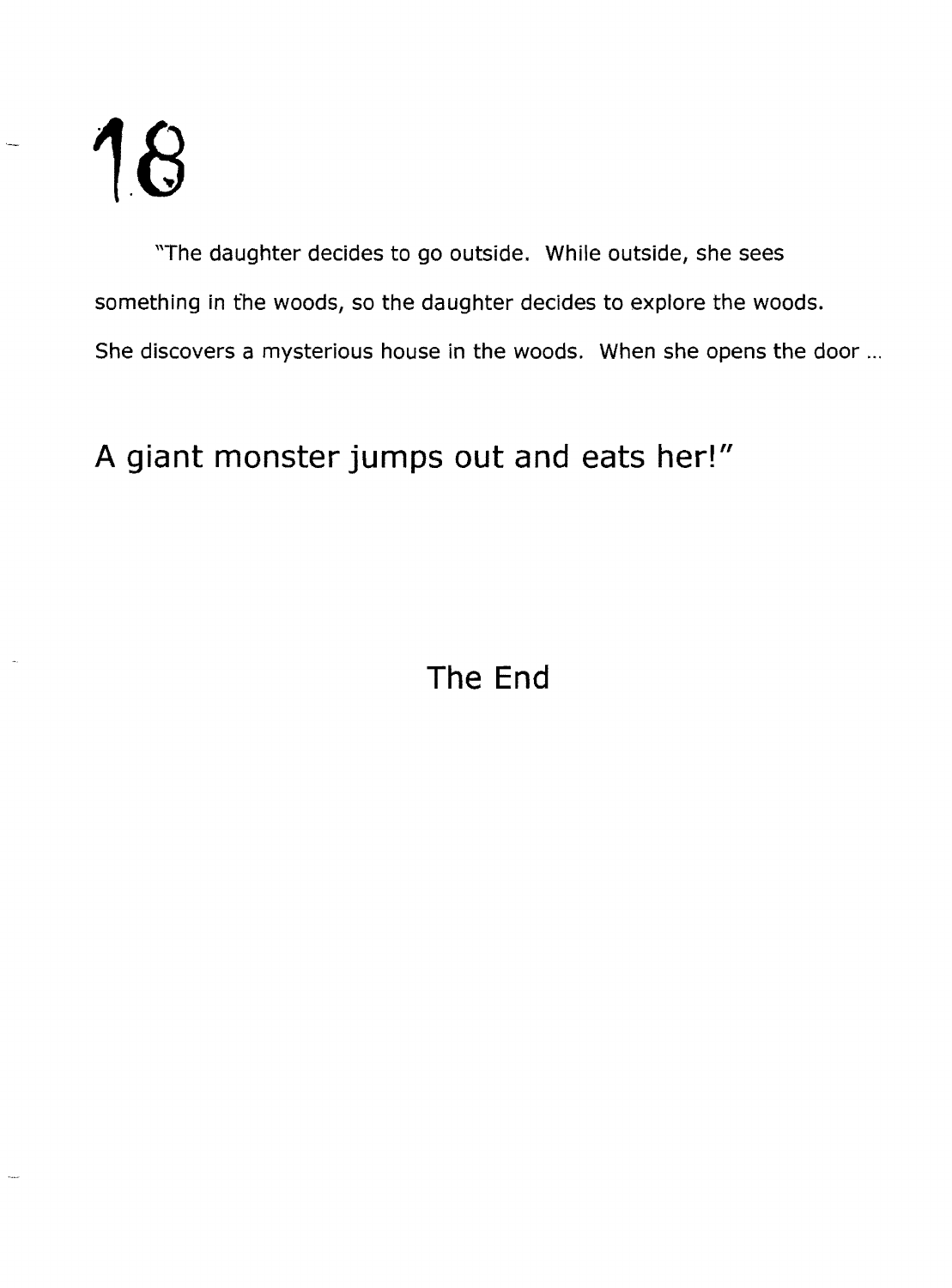"The daughter decides to stay inside with her mother. She's glad that she decided to stay, since her mother gets sicker. On her deathbed, the mother tells the daughter to be good, and she'll look down at her daughter from heaven<sup>19</sup>. With those last words, the mother dies.

The daughter is very sad about her mother's death. She decides to go for a walk. She tries to find her father to tell him that she is taking a walk, but he's not in the house. She finds him sitting on the porch, crying. She tries to comfort him, but he pushes her away, and tells her to continue with her walk.

If you think Cinderella should visit the garden, turn to page 18 If you think Cinderella should visit her mother's grave, turn to page 20

<sup>19</sup> Cinderella: A Casebook pg. 23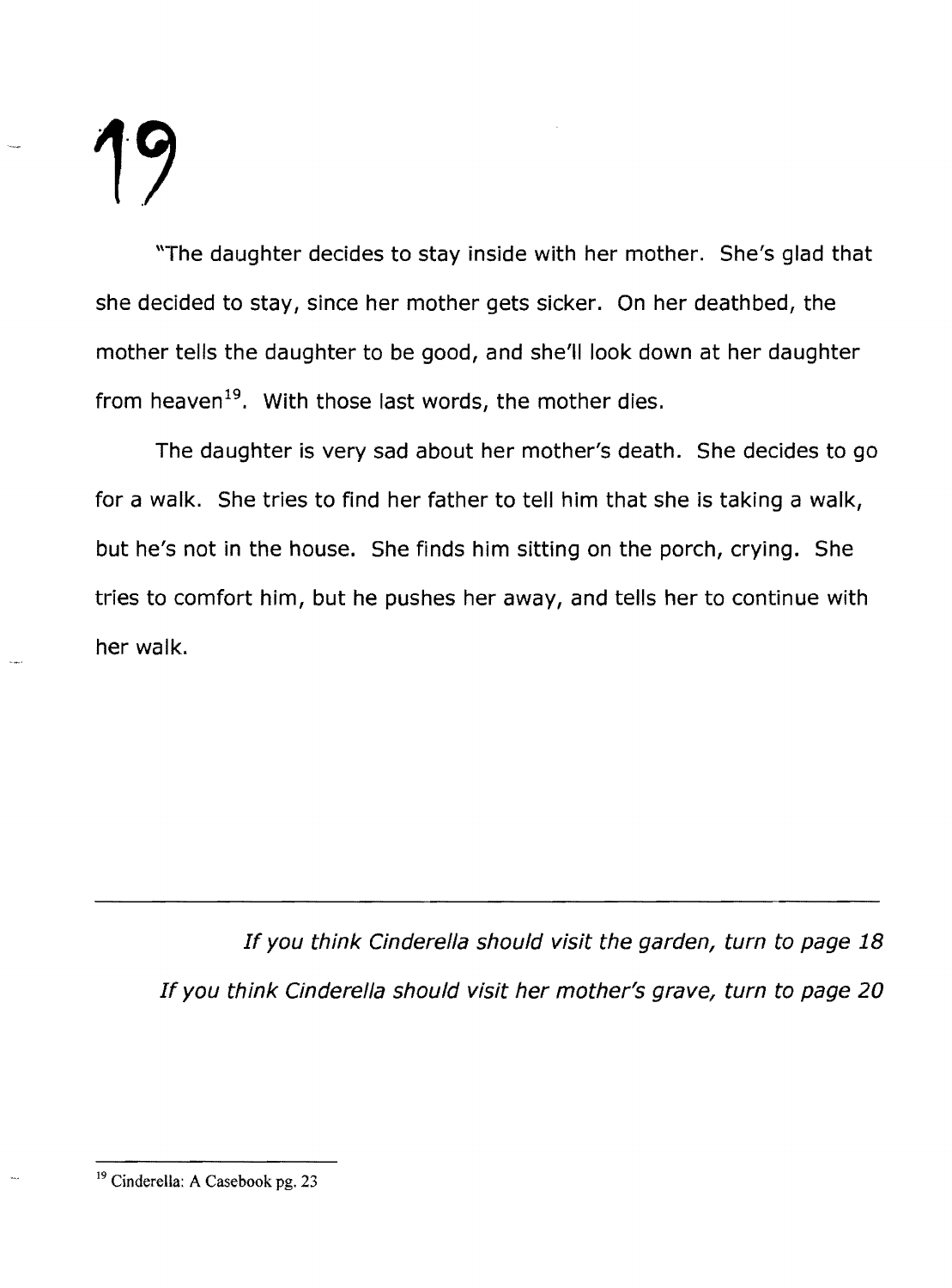The daughter starts walking, and finds herself at the graveyard. She runs towards her mother's grave, and throws herself on the grave. She begins weeping, sobbing for her lost mother<sup>20</sup>. Her tears soak the ground. She visits her mother's grave each morning, weeping and sobbing until she has no tears left to cry.

One morning, as she prepares to visit her mother's grave, her father stops her and tells her that he has important news. The daughter has noticed that her father has often been away from the house. When he returns, he always has a smile on his face. The father tells her that he has remarried.

> Cinderella is happy to hear the news, turn to page 21 Cinderella is upset to hear the news, turn to page 18

<sup>20</sup> Cinderella: A Casebook pg. 24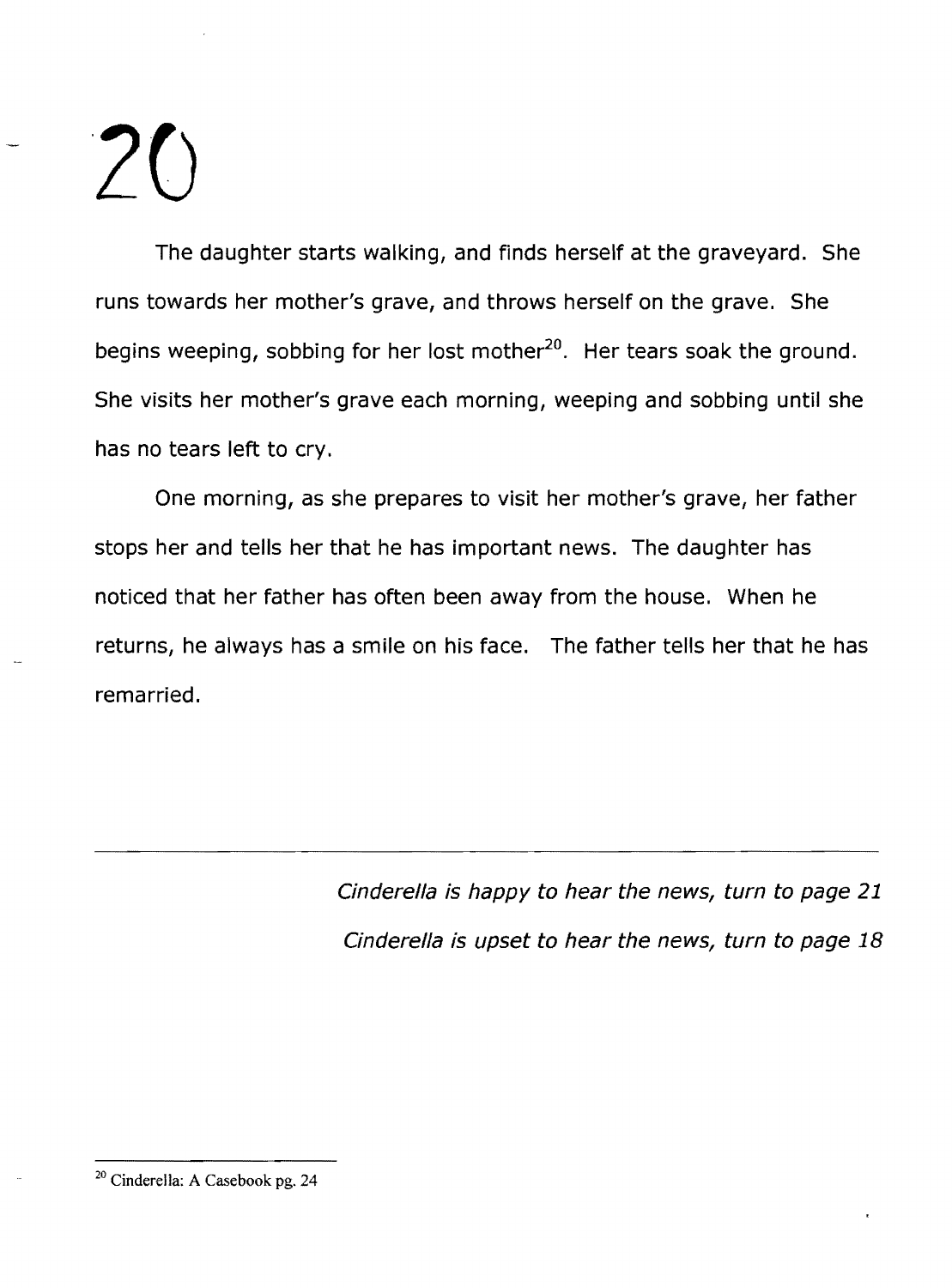The daughter is happy to hear that her father has remarried. Her father tells her that the woman he is married is widow, who has two daughters of her own<sup>21</sup>. The daughter is excited to hear that she'll have step-sisters! She's never had a sister, so she is eager to experience having a big family.

Her father continues speaking, telling her that his new wife and her daughters are coming this afternoon, so that they can meet her. The daughter is surprised: this afternoon is very soon to meet all those people, especially since she just found out about them!

> Cinderella rushes inside to clean the house, turn to page 22 Cinderella is upset that they are visiting today, turn to page 18

<sup>21</sup> Grimm's Fairy Tales pg. 196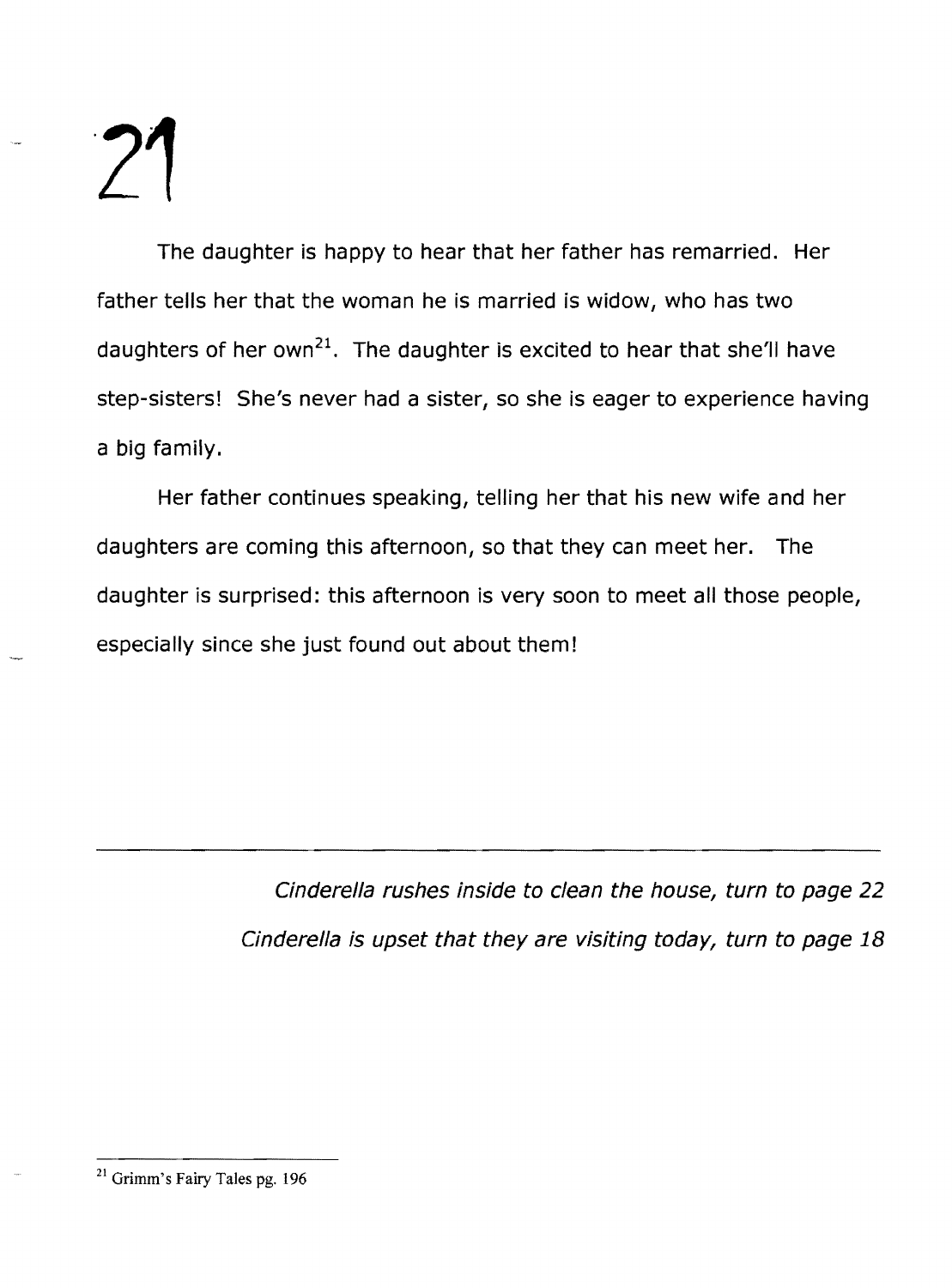The daughter rushes inside to clean and tidy the house. If her new mother and sisters were coming this afternoon, she must hurry to fix up the house. Both she and her father had neglected their chores after her mother died. The house needs to be swept, the curtains need to be opened to let in the sunlight, and the beds must be made. The daughter and her father rush around the house completing all the jobs, finishing just in time for a carriage to pull up to the house.

The carriage door opens, and out steps a large woman dressed in a magnificent red velvet dress. Behind her are two young ladies, with one dressed in blue velvet and the other in green velvet. The daughter's father rushes to the first woman, kisses her hand, and helps her from the carriage. The father introduces the woman as his wife, the daughter's new mother. The woman doesn't smile at the daughter, but merely nods at her as she brushes past her while entering the house.

> Cinderella follows the woman into the house, turn to page 23 Cinderella runs away into the woods, turn to page 18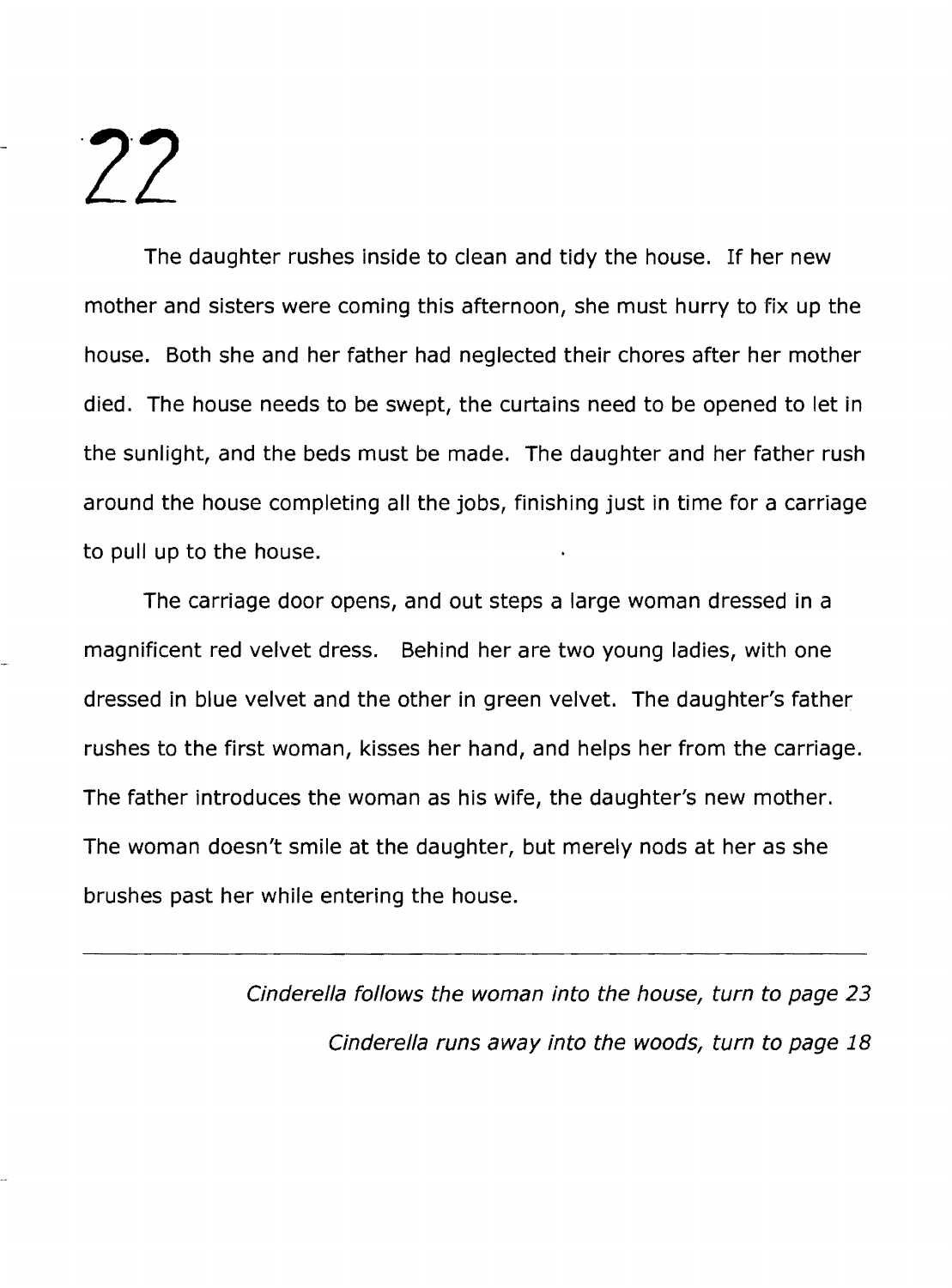**23** 

The woman enters the house, followed by her two daughters. The two daughters turn and stick out their tongues before they enter the house. They are very beautiful, but mean.

The daughters notice that there is one master bedroom, and two smaller bedrooms. They ask where they would sleep. The father tells them that they'll have to share one room, while his daughter gets to keep her room. The sisters get very upset with this news, and start yelling. They declare that they must have their own rooms, and that they will not share a room. They think it is very unfair that the father's daughter gets her own room.

The father tells the family that he must leave for business, and will return in a few weeks. In the mean time, his daughter needs to get to know her new step-mother and step-sisters. The father asks each daughter what present she would like when he returned. The step-daughters tell him that they want fine clothes, pearls, and jewels. His daughter only asks for the first twig that brushes his hat on the way home. $^{22}$ 

Turn to page 24

<sup>22</sup> Cinderella: A Casebook pg. 24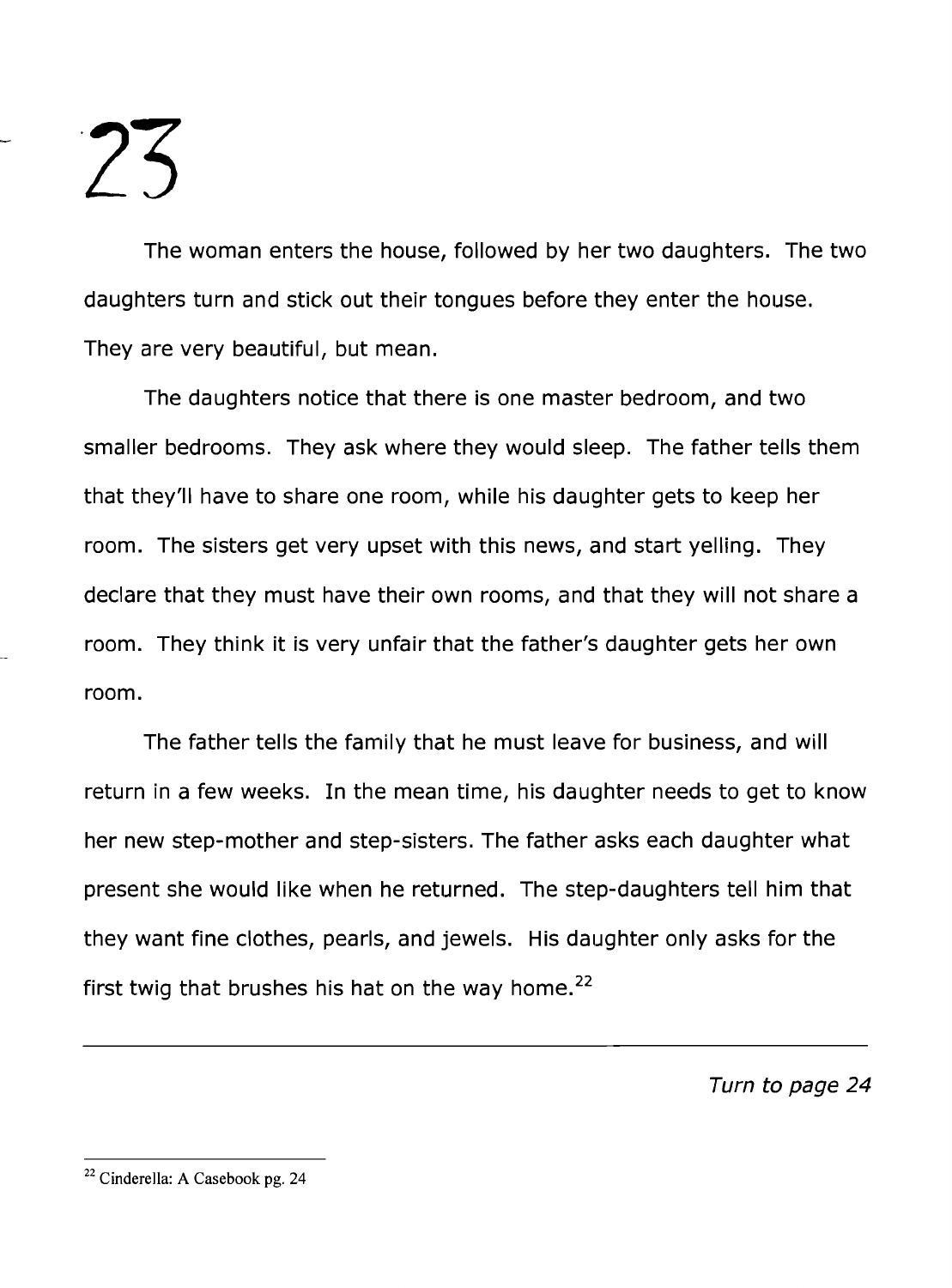**24** 

With the father gone, the step-mother and step-sisters begin to be cruel to Cinderella. The step-sisters take her room, throwing all of her clothes out the window. The step-mother makes her do heavy work from morning till night, get up before dawn, and carry water, light the fire, cook, and wash $^{23}$ .

The daughter is teased constantly by her step-sisters. The stepmother makes her clean the chimney and hearth daily. Often, the stepsisters will pour beans into the ashes in the hearth, and make her pick them out. Because of this, the step-sisters call her Ash Girl, or Cinderella.<sup>24</sup>

> Cinderella tries to be good, turn to page 25 Cinderella gets mad, turn to page 18

<sup>23</sup> Cinderella: A Casebook pg. 24

<sup>&</sup>lt;sup>24</sup> Cinderella's Golden Slipper pg. 111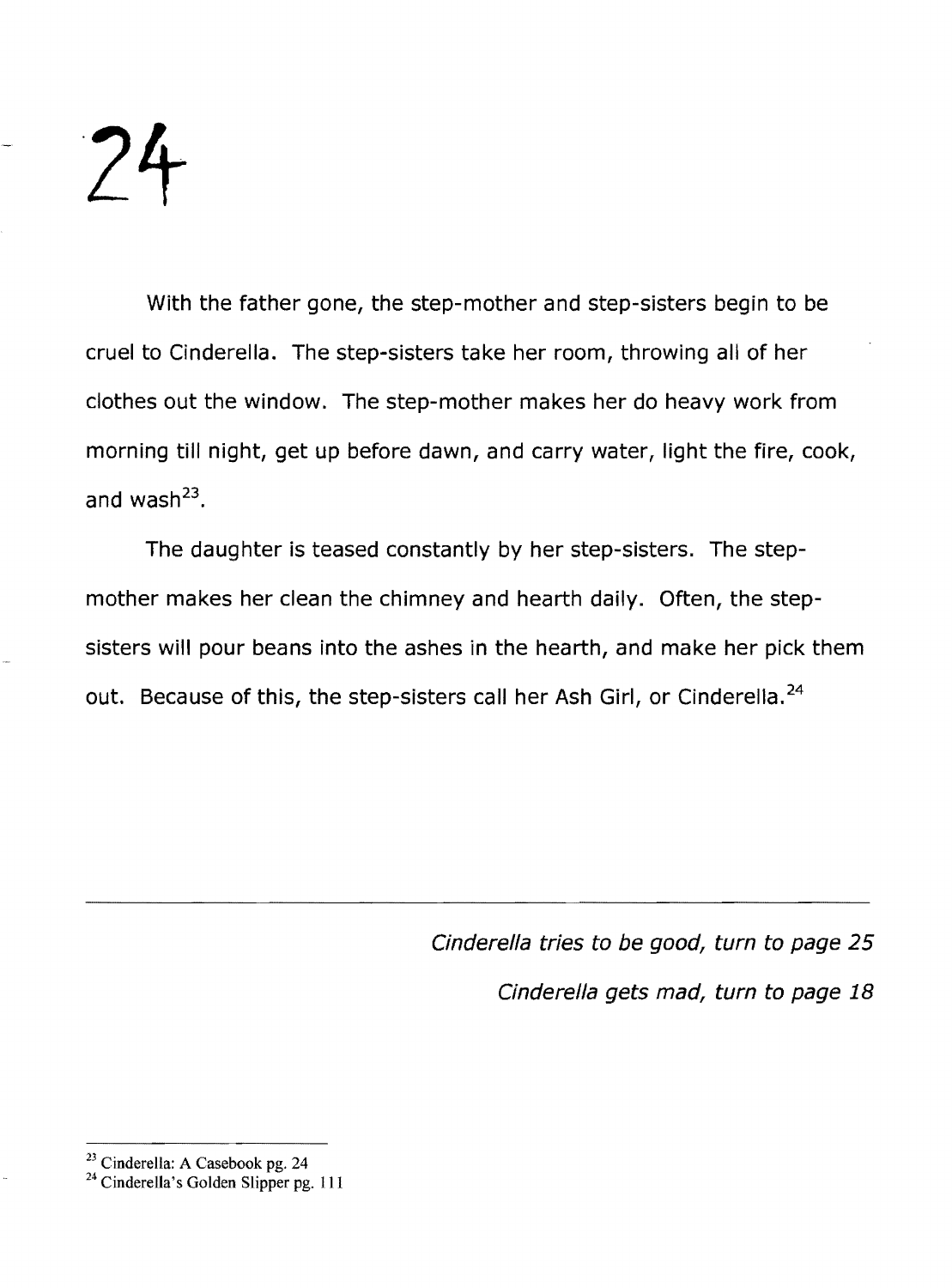Cinderella, as the daughter was now called, tried very hard to be good to her new step-mother. After all, it was her mother's dying wish that she stay good. So, Cinderella did whatever her step-mother and step-sisters wished.

Her father returns, bringing gifts for each of his daughters. He brings fine clothing and jewels for his step-daughters and a hazel twig for his daughter. Cinderella takes the twig, plants it on her mother's grave, and waters it with her tears. She waters it daily, and grows into a big, strong tree. <sup>25</sup>

One day, the family hears about a three-day ball the king is giving. During it, the prince will choose a bride. The sisters demand that Cinderella help them get ready for the ball. The father is excited, but cannot attend since he will be away on business.

> Cinderella agrees to help them, turn to page 26 Cinderella refuses to help them, turn to page 18

<sup>25</sup> Cinderella's Golden Slipper pg. III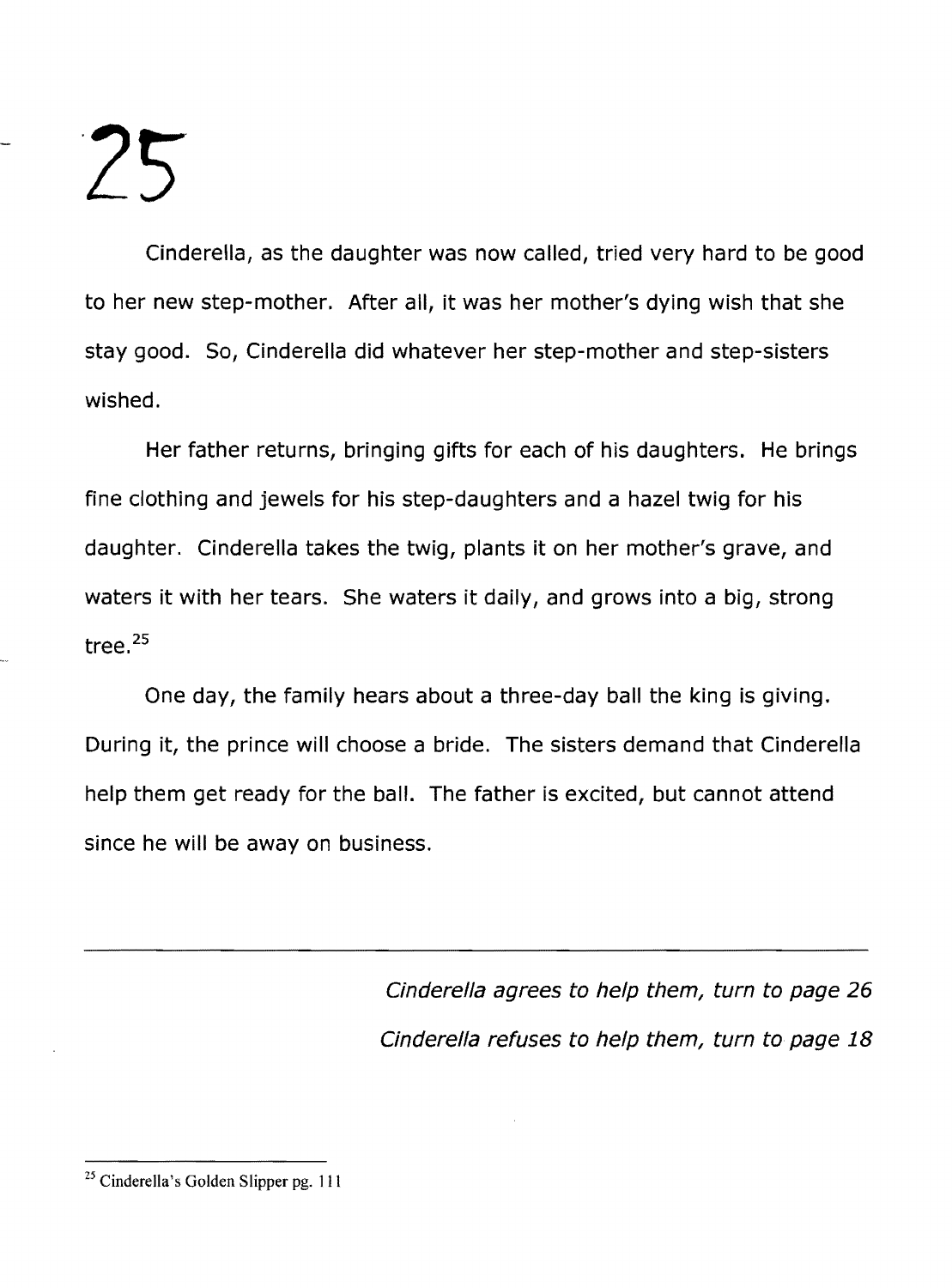Cinderella helps her step-sisters prepare for the ball. The step-sisters had to have their clothes washed, their hair combed, and their shoes shined<sup>26</sup>. They demanded that Cinderella help them with everything.

Finally, Cinderella was done helping her step-sisters. She asks her step-mother if she can go to the ball. The step-mother laughed at her, since Cinderella was covered in ash and dirt. She didn't have a proper dress for the ball either. But Cinderella continued to plead to go to the ball.

The step-mother eventually agreed to let Cinderella go to the ball, if she could pick out an entire dish of beans out of the ashes in less than two hours $^{27}$ .

> Cinderella rushes to pick out the beans, turn to page 27 Cinderella refuses to pick out the beans, turn to page 18

<sup>&</sup>lt;sup>26</sup> Cinderella: A Casebook pg. 25

 $27$  Cinderella's Golden Slipper pg. 111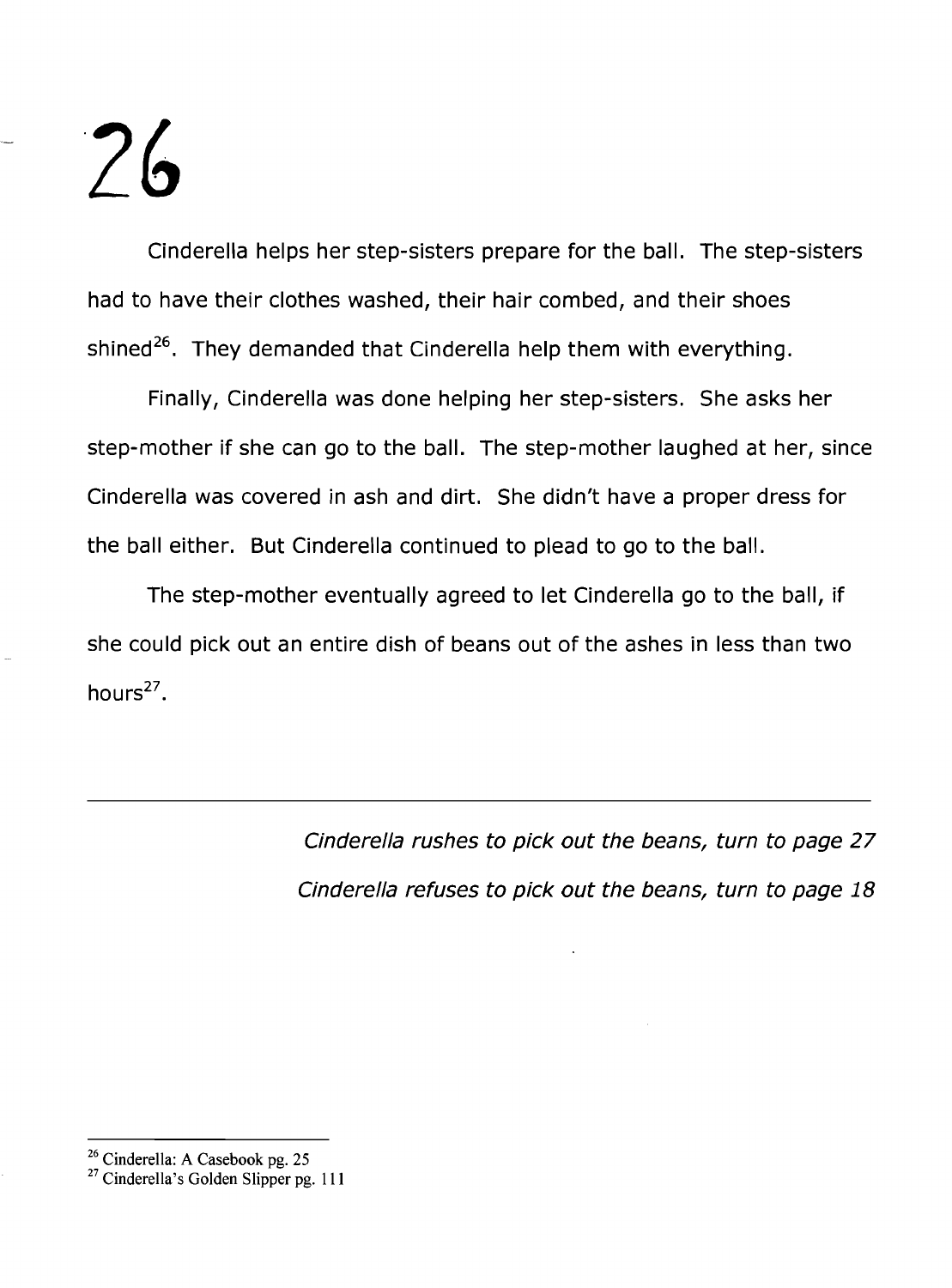Cinderella rushes to the hearth to begin picking the beans out of the ash. Saddened, she sees that there are far too many beans for her to find in less than two hours. Cinderella cries out the window to the birds under heaven to help her $^{28}$ .

Suddenly, pigeons and turtledoves fly into the kitchen and begin pecking out the beans. In an hour, the birds had pecked out all of the beans in the ashes. Cinderella joyously showed the full dish to her step-mother, thinking that she would now be able to go to the ball. The step-mother laughs at her, and tells her that she has no proper clothing, nor does she know how to dance. Cinderella pleads, and her step-mother gives her another task: to pick out two bowls of beans in the ashes in under an hour<sup>29</sup>.

> Cinderella agrees to the task, turn to page 28 Cinderella refuses the task, turn to page 18

<sup>&</sup>lt;sup>28</sup> Cinderella's Golden Slipper pg. 112

<sup>&</sup>lt;sup>29</sup> Cinderella: A Casebook pg. 25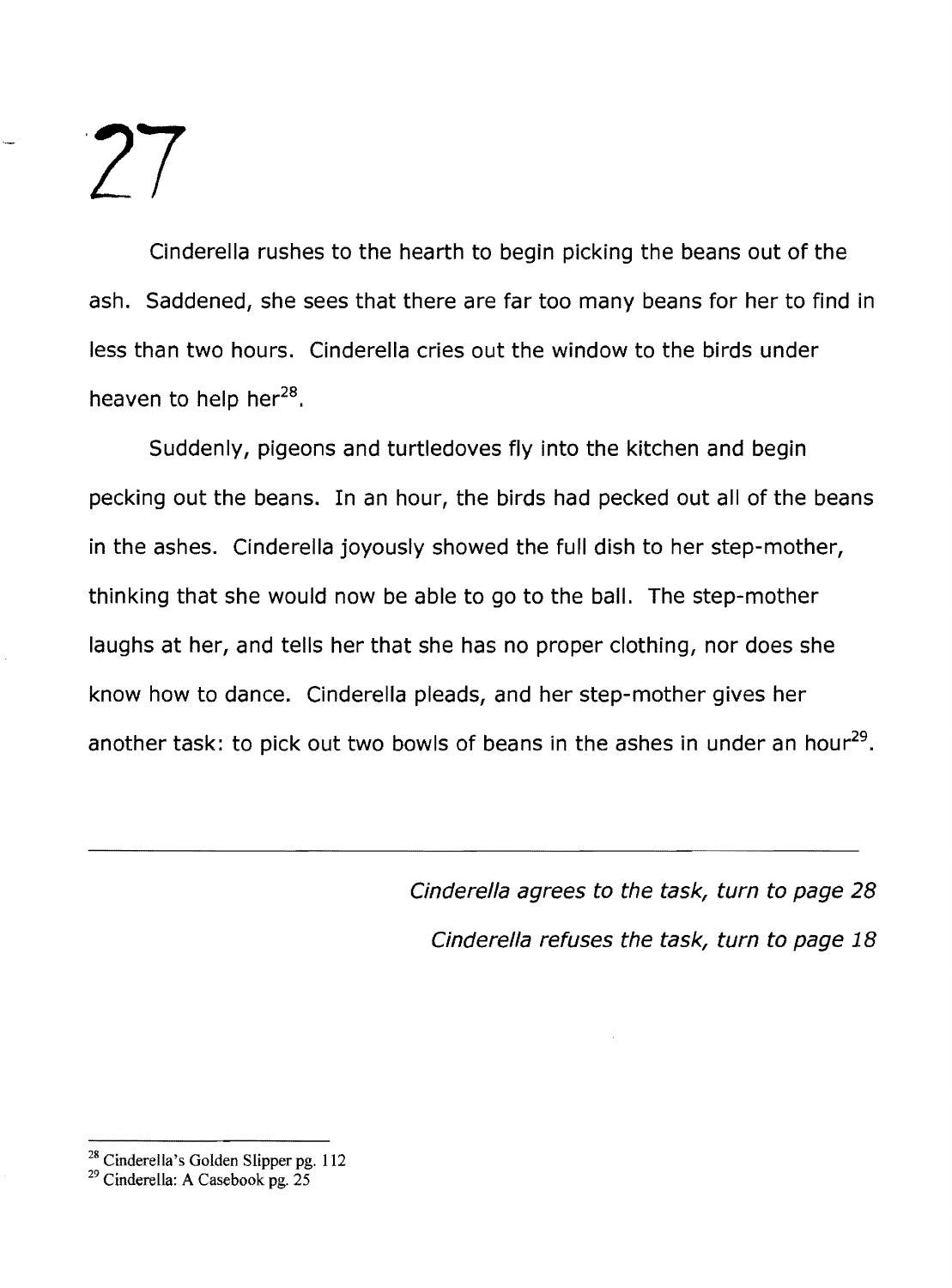Cinderella agrees to the new task, and rushes back to the ashes. Again, she calls on the birds to help her find the beans. In under a half hour, all the beans have been found.

Cinderella rushes to her step-mother, showing her the full bowls of beans. Cinderella asks if she can go to the ball, now that she has finished her task. The step-mother tells her that she doesn't have a proper dress and doesn't know how to dance, so she'd probably just embarrass them. The step-mother and step-sisters would be ashamed of Cinderella.<sup>30</sup>

The step-mother and step-sisters leave Cinderella and go to the ball. Cinderella runs crying to her mother's grave. There, she tells the hazel tree what had happened, and wishes that she could go to the ball. Suddenly, a beautiful gold and silver dress appears in front of the tree, along with silver silk slippers $^{31}$ .

> Cinderella puts on the dress, turn to page 29 Cinderella runs away from the dress, turn to page 18

<sup>30</sup> Cinderella: A Casebook pg. 26

<sup>&</sup>lt;sup>31</sup> Cinderella's Golden Slipper pg. 112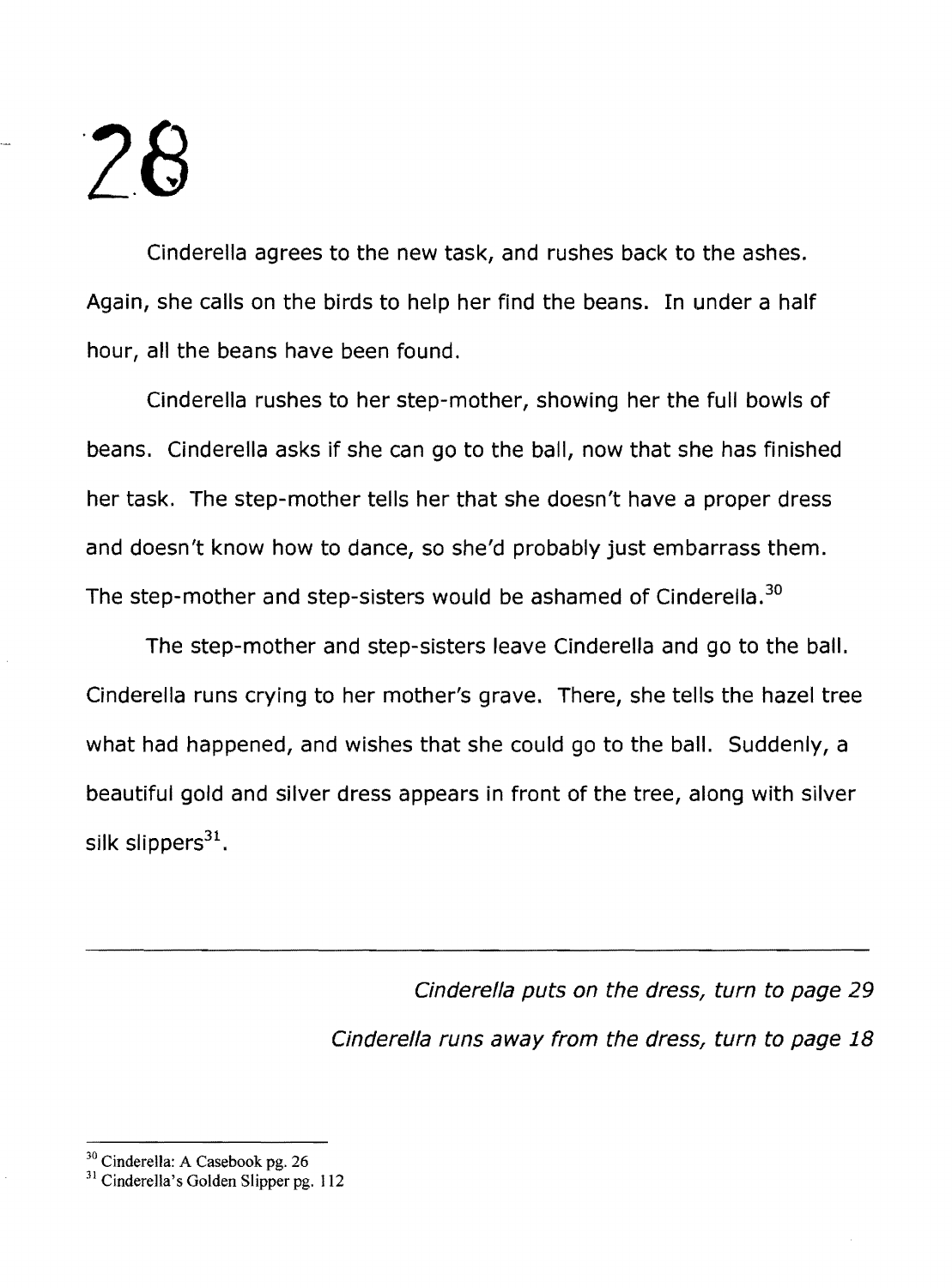Cinderella puts on the dress, and finds that it is a perfect fit. She rushes to the ball. Once there, she sees her step-mother and step-sisters, but they don't recognize her in her beautiful dress. People at the ball think that she must be a princess from a far away land, since her dress is so pretty, and no one recognizes her.

The prince sees Cinderella, and immediately asks her to dance. In fact, during the entire evening, the prince only wants to dance with Cinderella. He keeps asking her what her name is, but she'll only shake her head and change the subject. At the end of the night, she rushes away from the ball, so she can get home before the rest of her family<sup>32</sup>. The prince asks her if she's returning the next night, but she doesn't answer. Cinderella puts her beautiful dress on her mother's grave, and it disappears.

> Cinderella returns to the ball turn to page 30 Cinderella doesn't return to the ball, turn to page 39

<sup>32</sup> Grimm's Fairy Tales pg. 208-209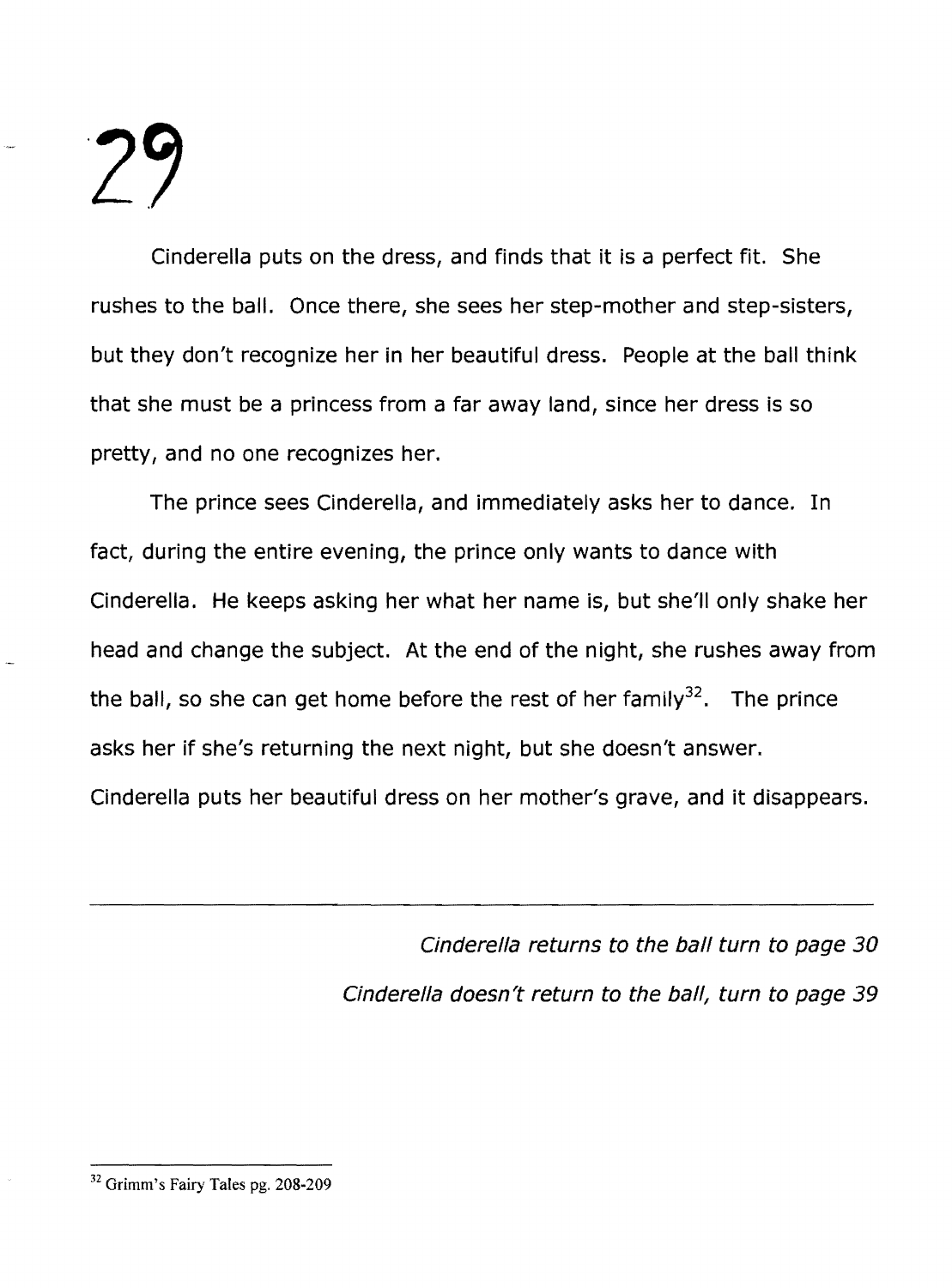Cinderella decided to return to the ball the next night. After her stepmother and step-sisters have left, she rushes to her mother's grave, and begs the tree to give her another beautiful dress. This time, an even finer dress appears.

She returns to the ball, and the prince is again amazed at her beauty. He dances with her the entire night, continuously asking for her name. Again, she only shakes her head and changes the subject. The prince gets frustrated with her silence. He decides to follow her home, so he could figure out her name. At the end of the night, the prince chases Cinderella as she runs from the party. Cinderella runs into the large garden behind the palace.<sup>33</sup>

> Cinderella escapes from the prince, turn to page 31 Cinderella is caught *by* the prince, turn to page 35

<sup>33</sup> Cinderella: A Casebook pg. 27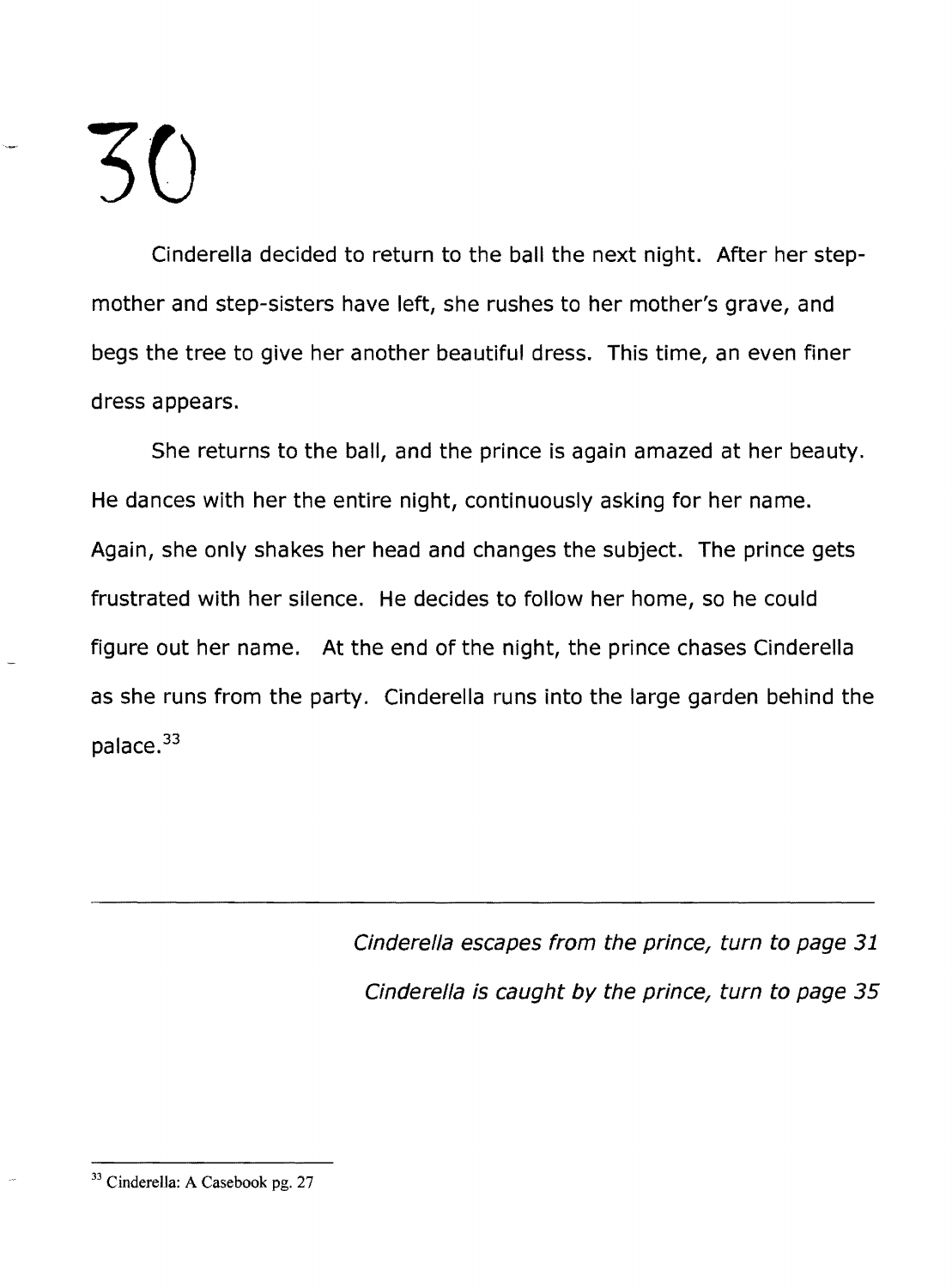Cinderella hides from the prince by climbing a tree in the garden. The prince gives up looking for her, and goes back into the palace. Cinderella runs home, placing her dress on her mother's grave. The dress immediately disappears when it touches the grave. Cinderella rushes inside to sit in the ashes, waiting for her family to return.

The last night of the ball, Cinderella waits for her step-mother and step-sisters to leave, and runs to her mother's grave. She again asks for a beautiful dress, and one appears. The new dress is the most beautiful dress she has ever seen, and comes with solid gold slippers<sup>34</sup>.

Cinderella returns to the ball. The prince again dances with only her, continuously asking for her name. Cinderella refuses to tell him, and attempts to leave once the ball ends. The prince was sneaky, and had coated the steps outside the ball with tar, so that her shoes would stick and she wouldn't be able to leave. Cinderella's golden shoe sticks in the tar, but she escapes home $35$ .

Turn the page

<sup>&</sup>lt;sup>34</sup> Cinderella: A Casebook pg. 27

<sup>&</sup>lt;sup>35</sup> Cinderella's Golden Slipper pg. 113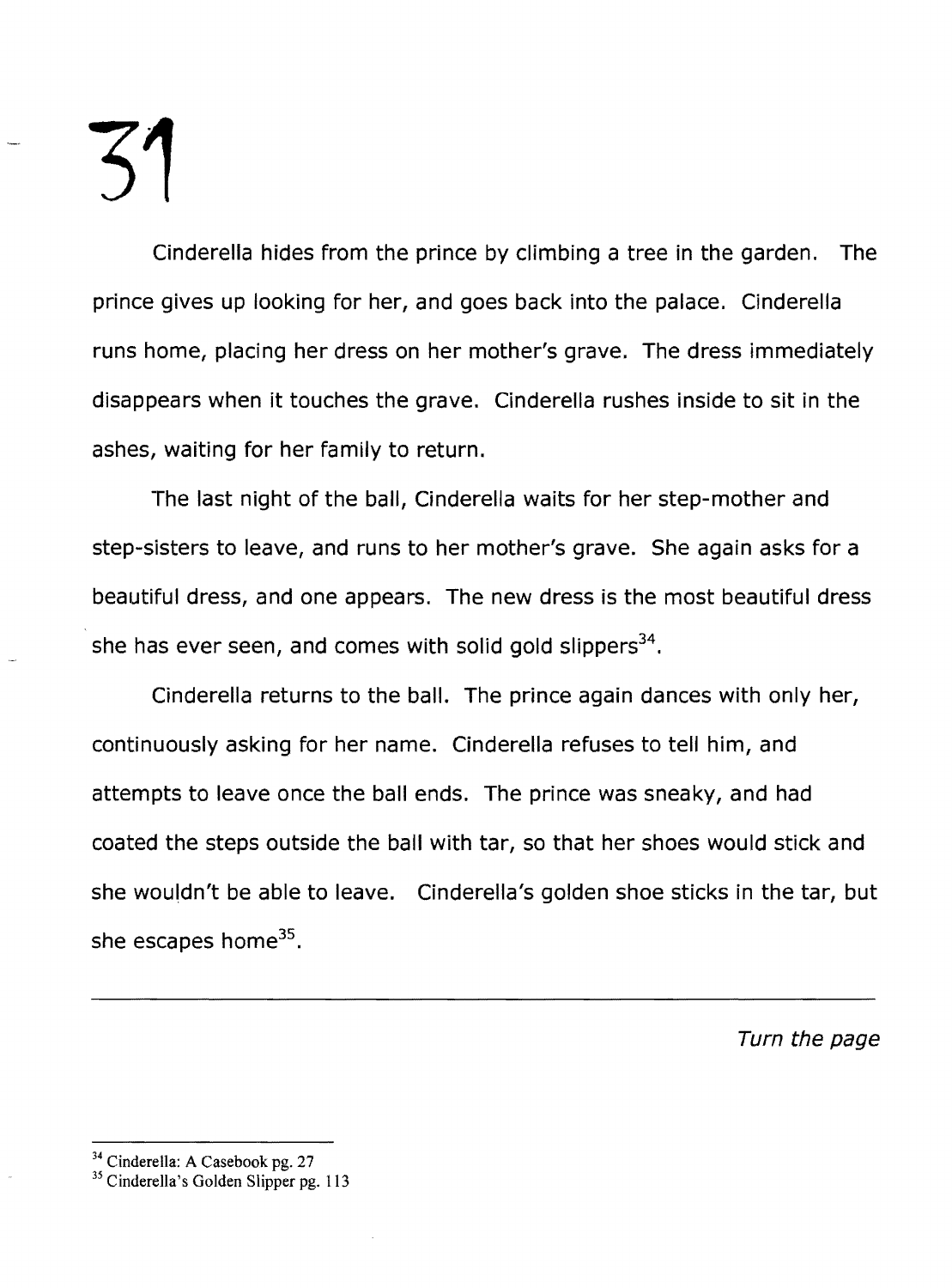The prince has Cinderella's shoe, so he goes throughout the kingdom searching for a woman whose foot would fit in the shoe. He visits each house with an unmarried woman, and has her try on the shoe. Many women try, but no one's foot fits the shoe.<sup>36</sup>

Finally, he arrives at Cinderella's house. Her step-mother, however, locks her in the kitchen, and puts her two daughters in front of the prince. The first daughter tries on the shoe, but her big toe won't fit. Her mother tells her to do whatever she can to make the shoe fit.

> The daughter makes the shoe fit, turn to page 33 The daughter can't make the shoe fit, turn to page 36

<sup>36</sup> Grimm's Fairy Tales pg 217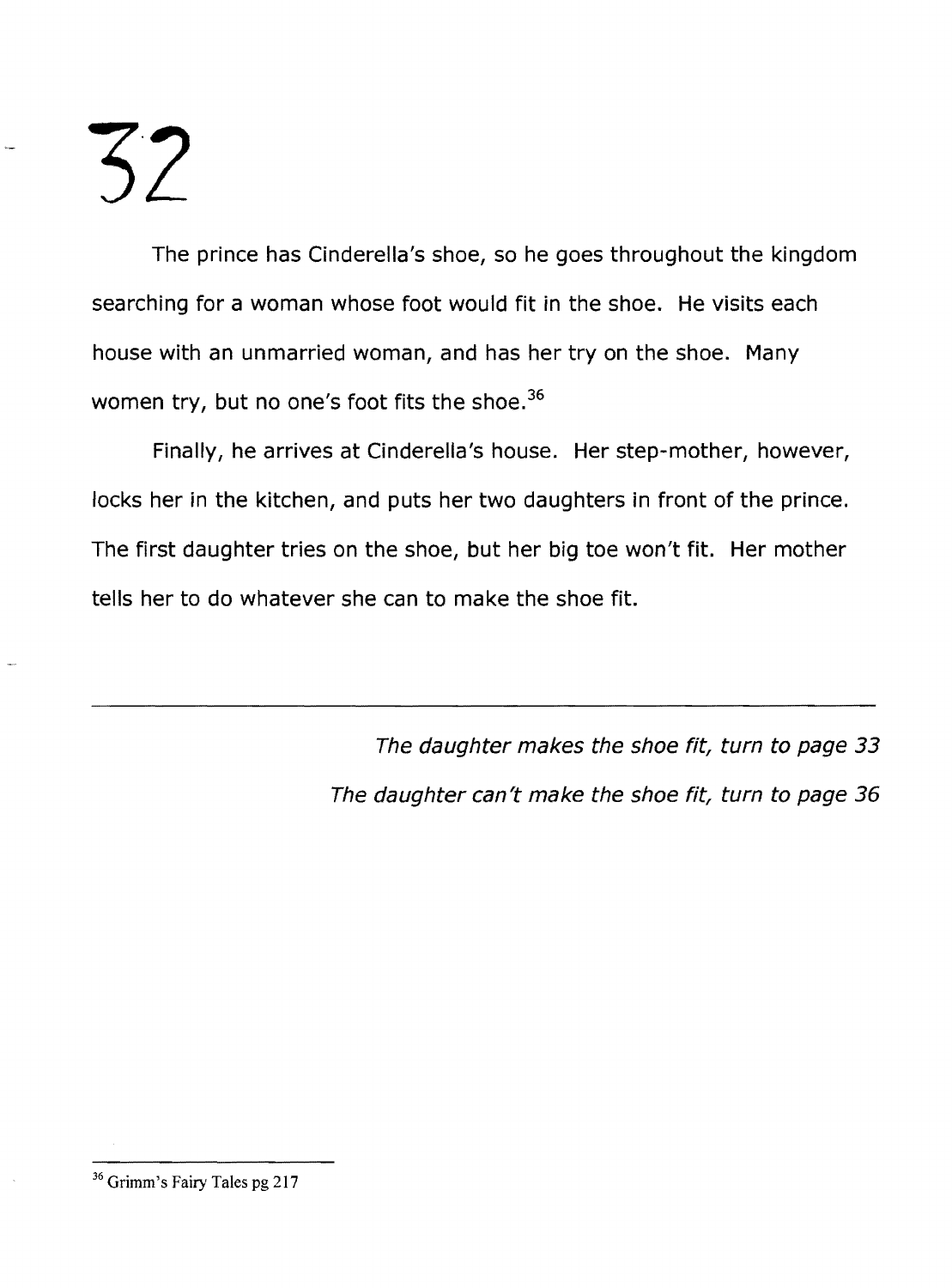The daughter cuts off her big toe, so that the shoe will fit. The prince sees the shoe fitting, and puts her in the carriage to take to the palace. On the way, the birds along the road start yelling at him, telling him to look at the shoe. In the shoe, the prince sees blood, and knows that the shoe didn't fit. He returns the daughter home.

The second daughter tries on the shoe, but it doesn't fit. Again, her mother tells her to make it fit. This daughter cuts off part of her heel, forcing her foot into the shoe. The prince sees that the shoe fits, puts her in the carriage, and heads toward the palace. Again, the birds start yelling at him, telling him to look in the shoe. The prince looks, sees blood, and knows that the shoe didn't fit. He returns the daughter to the house.<sup>37</sup>

> The prince gives up looking, turn to page 37 The prince continues looking, turn to page 34

<sup>37</sup> Cinderella: A Casebook pg. 28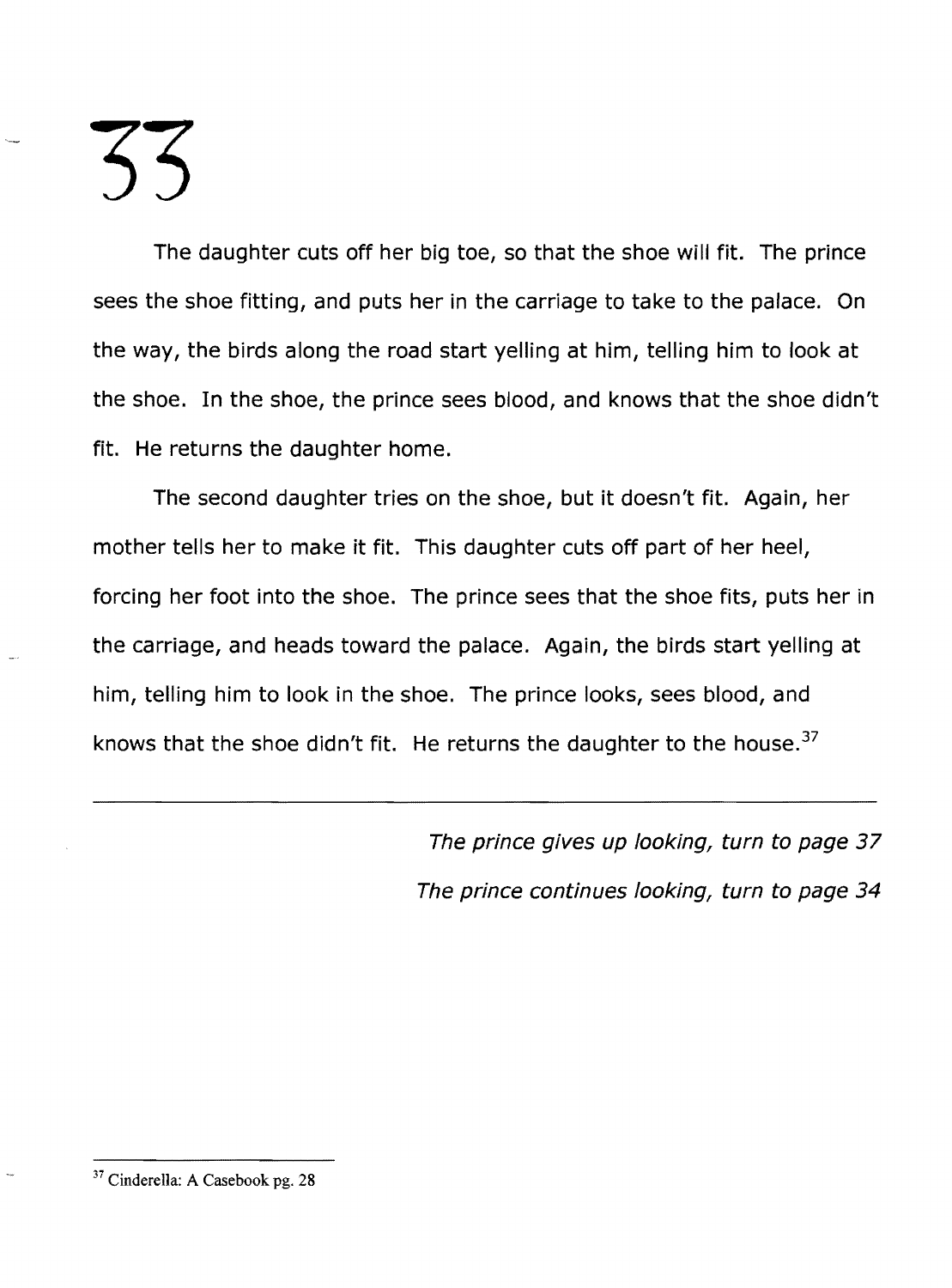The prince asks the step-mother if there are any other unmarried women in the house. The step-mother tells him that there is Cinderella, but she wasn't at the ball. The prince demands to see her. Cinderella tries on the shoe, which is a perfect fit. He takes her to the palace to be married.

Her step-sisters attend the wedding. On the way into the church, pigeons peck out one of their eyes. On the way out of the church, pigeons peck out the other eyes, so that the step-sisters are now blind, and well as lame. That was their punishment for treating Cinderella so cruelly<sup>38</sup>.

Cinderella and the prince were married, and lived happily ever after.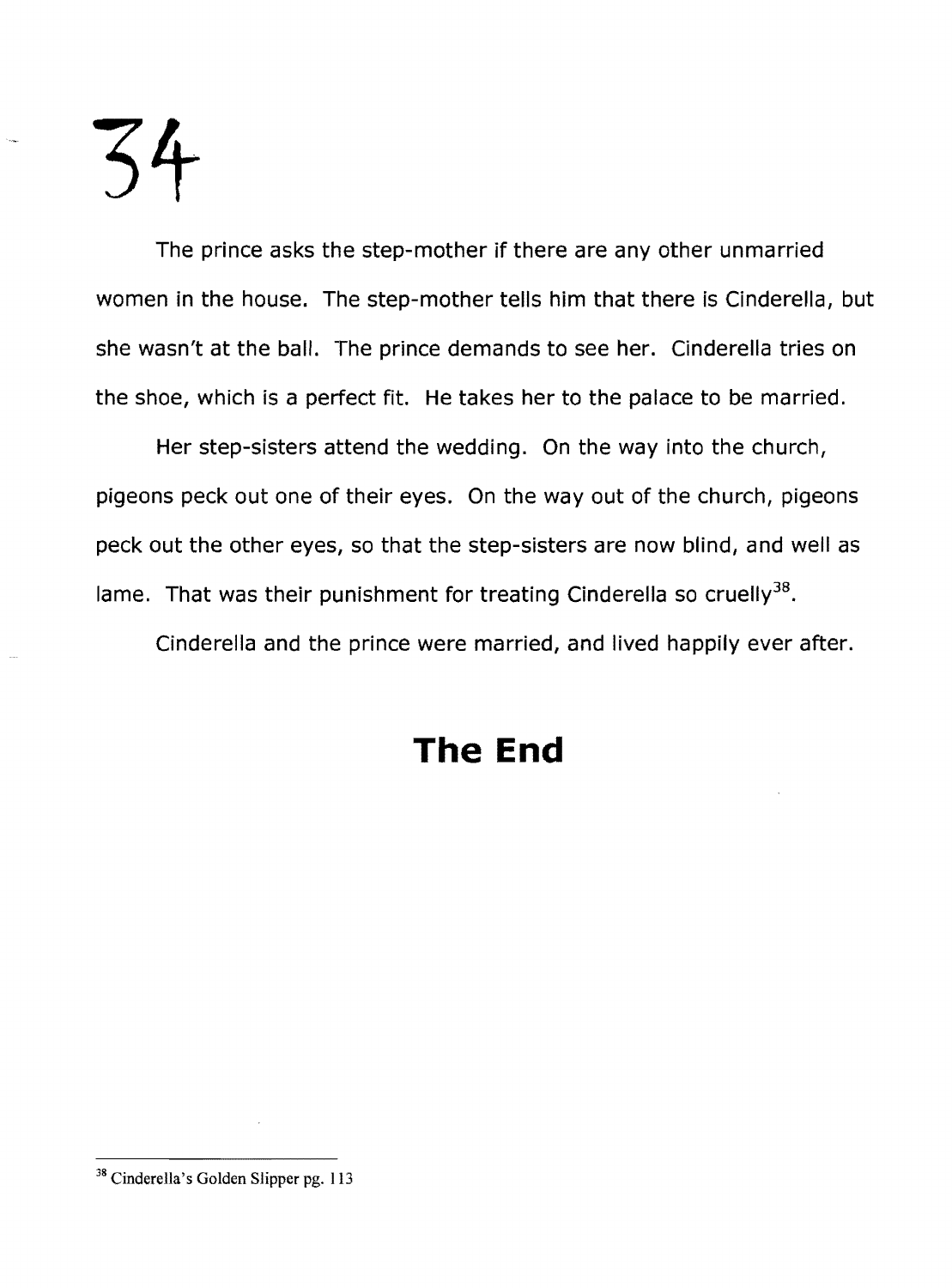The prince catches Cinderella in the garden. He demands to know her name. She finally tells him that she is Cinderella, because she has to clean the ashes out of the chimney. He thinks she is lying, and gets angry. He stomps off, shouting that he can't trust her, and therefore can't love her. He leaves Cinderella crying in the garden. Cinderella goes home, and never sees the prince again.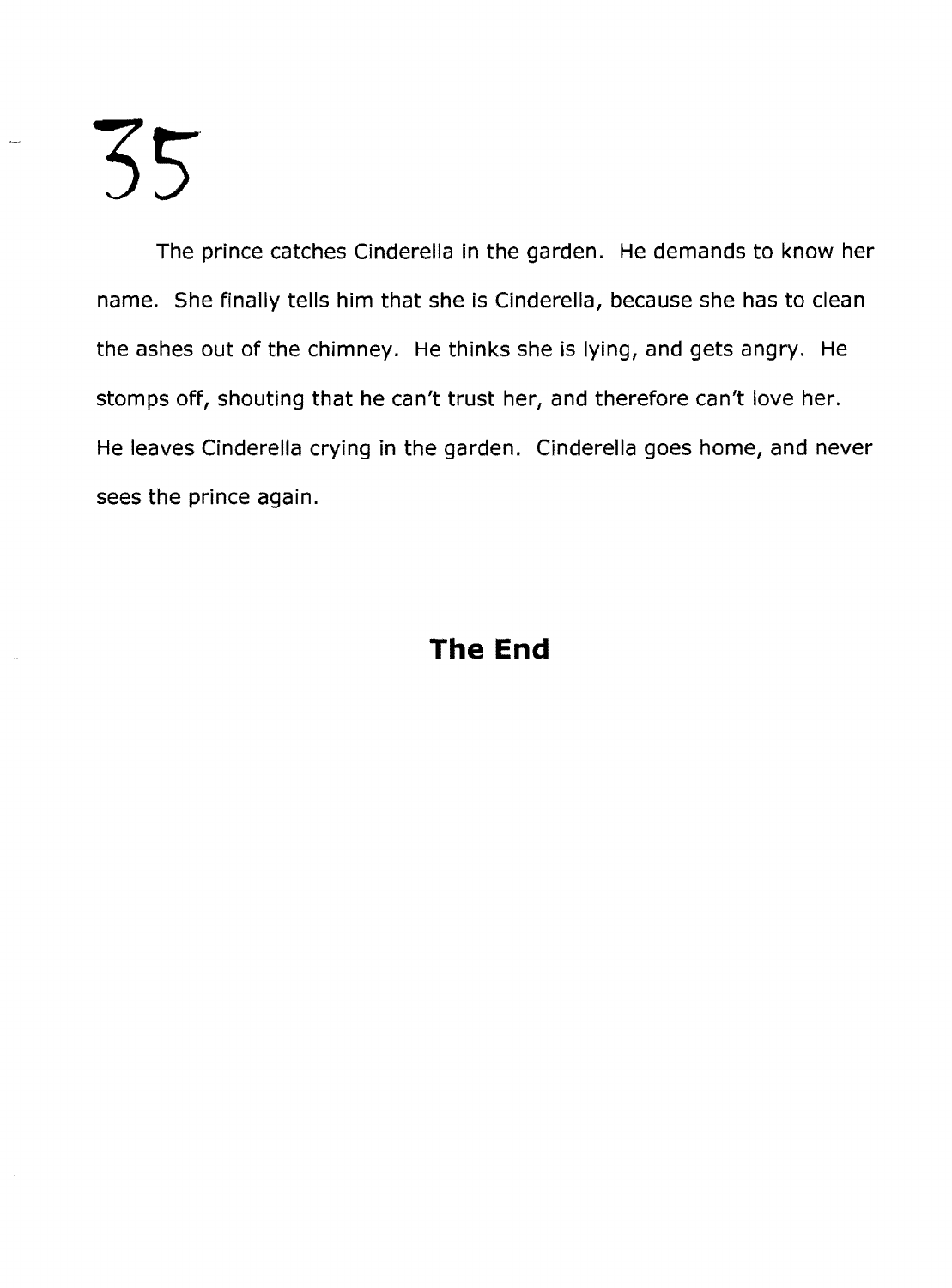The sister can't make the shoe fit. She gives up, and the next sister tries on the shoe. She can't make the shoe fit either. Both sisters start to cry, because they wanted to marry the prince.

The prince gets frustrated with the daughters. He asks if there are any other unmarried women in the house.

Turn to page 34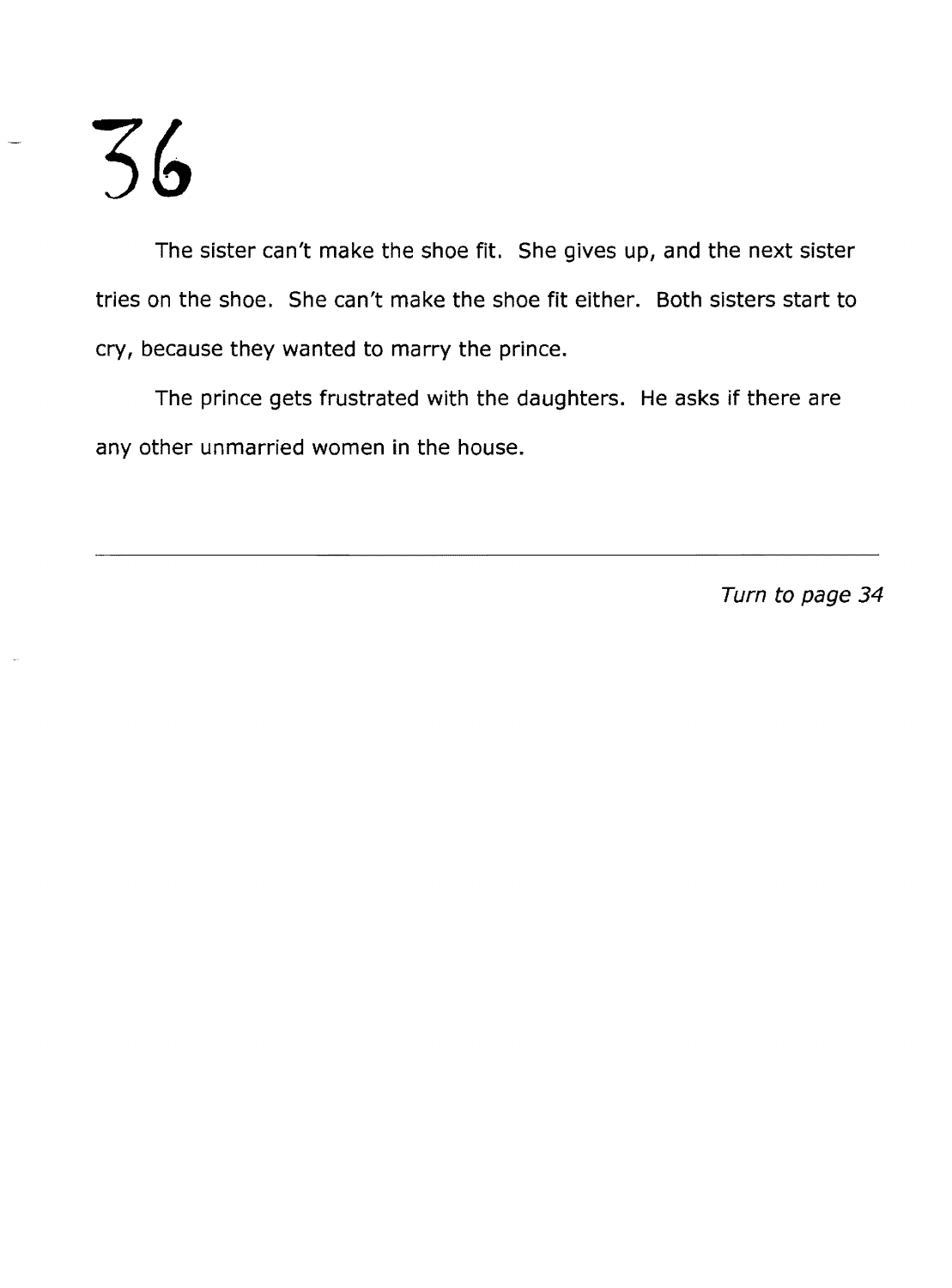The prince gives up looking for his love. He never marries. He always remembers the ball, and the beautiful woman he danced with, but could never find again.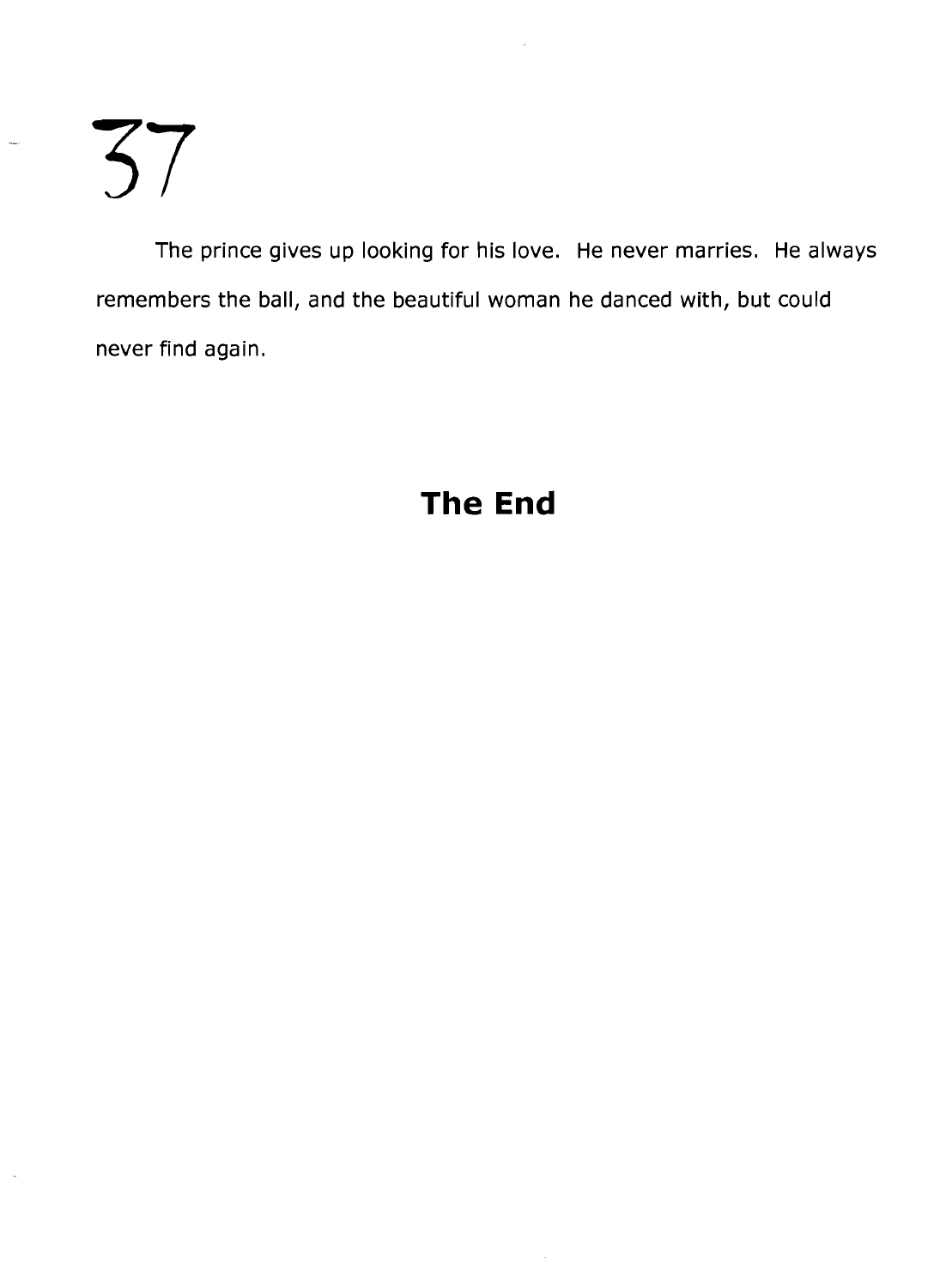You decide to leave the library. You haven't found anything interesting to paint. The librarian wishes you luck on your assignment, and you leave.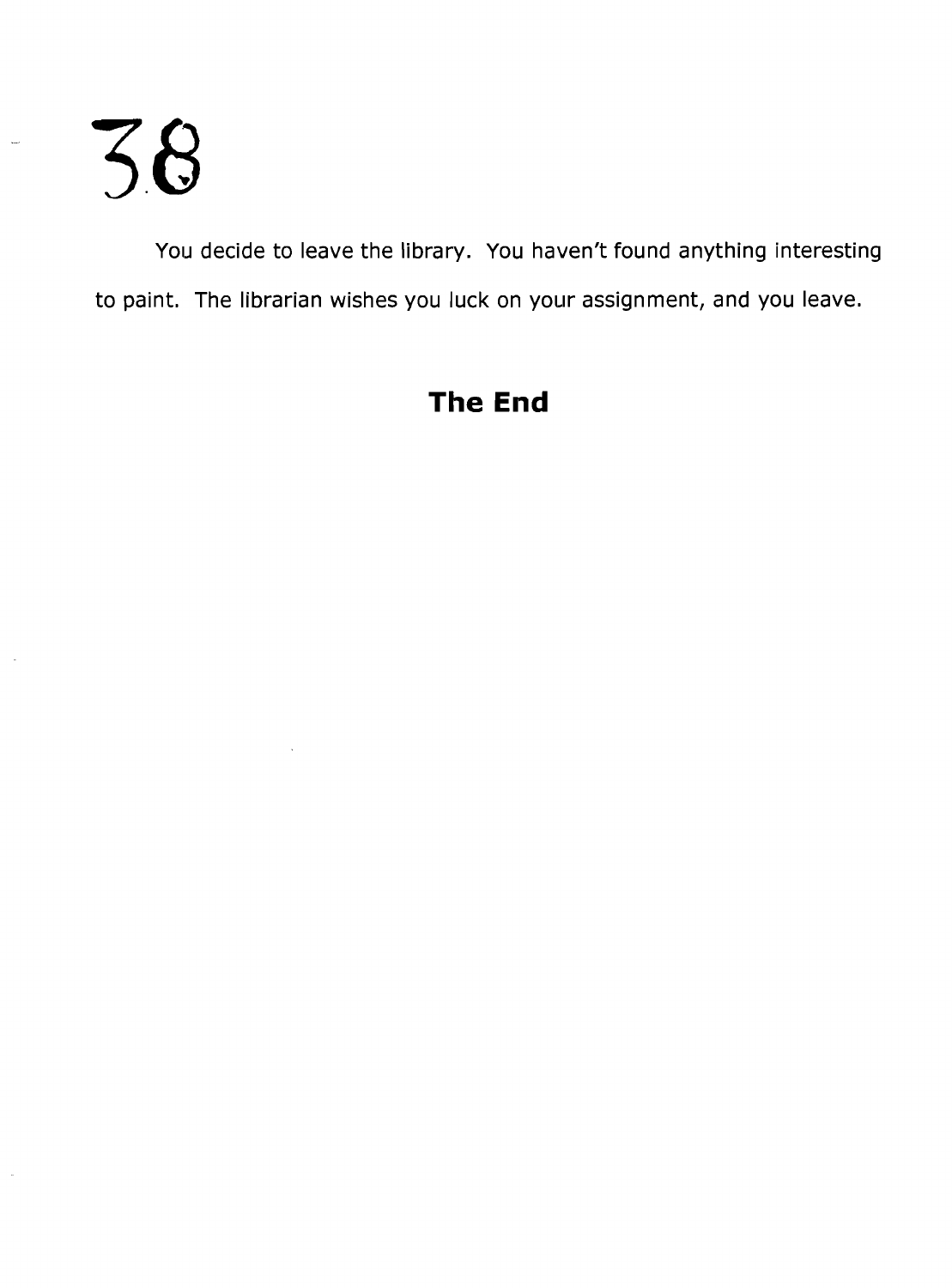Cinderella decides not to return to the ball. She realizes that it is too big a risk to go, because her family might recognize her. If they see her, they will punish her when they get home. She is sad, but does not go back to the party. Instead, she stays in the house, sitting in the ashes to stay warm. She never sees the prince again.